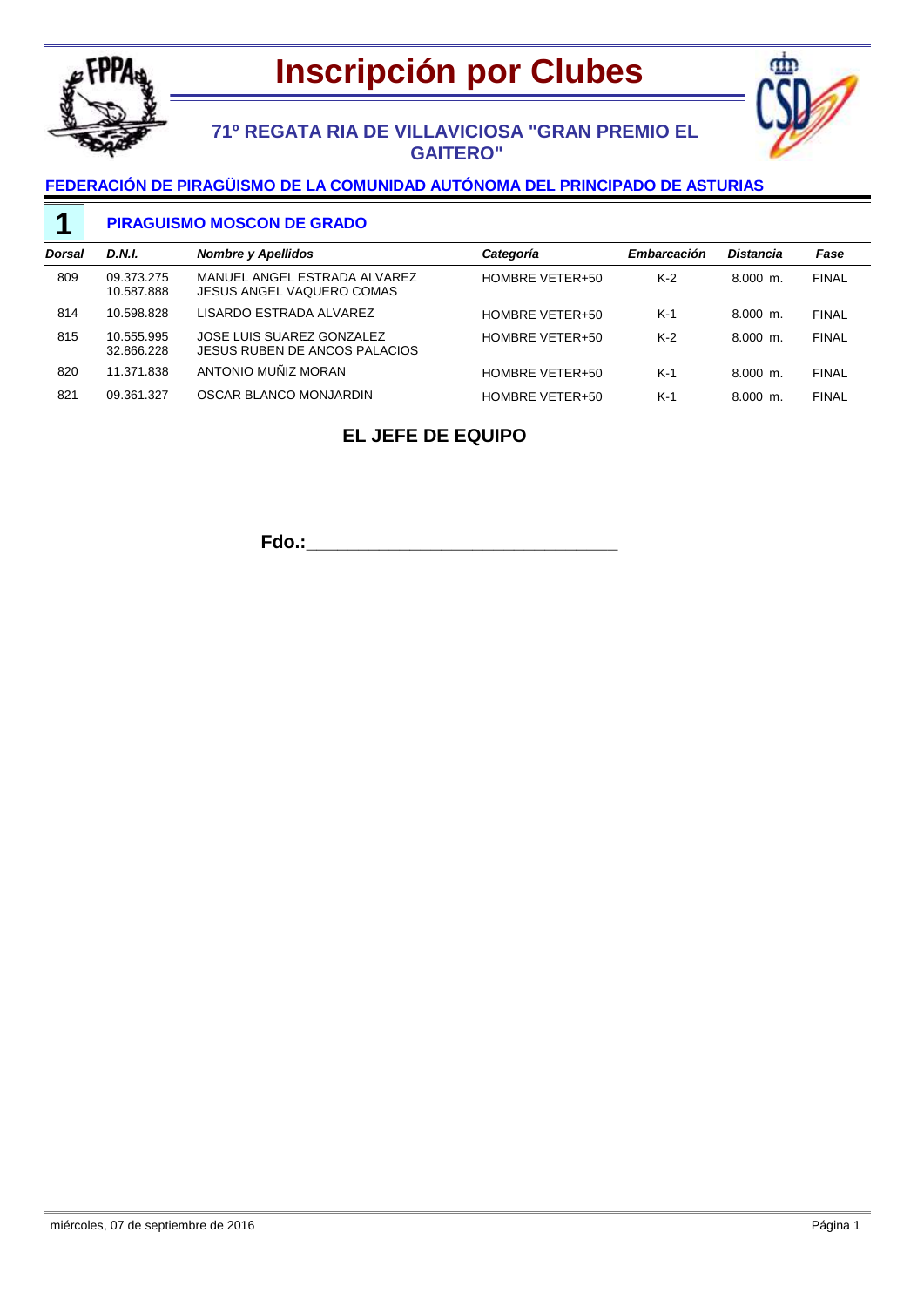

# **Inscripción por Clubes**



## **71º REGATA RIA DE VILLAVICIOSA "GRAN PREMIO EL GAITERO"**

### **FEDERACIÓN DE PIRAGÜISMO DE LA COMUNIDAD AUTÓNOMA DEL PRINCIPADO DE ASTURIAS**

| <b>Dorsal</b> | D.N.I.     | <b>Nombre y Apellidos</b>     | Categoría                | <b>Embarcación</b> | <b>Distancia</b> | Fase         |
|---------------|------------|-------------------------------|--------------------------|--------------------|------------------|--------------|
| 1114          | 71.806.256 | AITANA LOPEZ DIAZ             | <b>MUJER PREBENJA</b>    | Mini-Kay           | $1.000$ m.       | <b>FINAL</b> |
| 1115          | 71.968.134 | RAQUEL PEREZ MENES            | <b>MUJER BENJAMIN</b>    | Mini-Kay           | $1.000$ m.       | <b>FINAL</b> |
| 1116          | 71.966.428 | SAMUEL MARINAS MERTINEZ       | HOMBRE BENJAMIN          | Mini-Kay           | $1.000$ m.       | <b>FINAL</b> |
| 1117          | 53.521.930 | MATEO SOTO GAYOL              | HOMBRE BENJAMIN          | Mini-Kay           | $1.000$ m.       | <b>FINAL</b> |
| 1118          | 21.085.051 | ALICIA RIERA VALDEON          | MUJER BENJAMIN           | Mini-Kay           | $1.000$ m.       | <b>FINAL</b> |
| 1119          | 71.788.215 | PELAYO LOPEZ VIGIL            | HOMBRE BENJAMIN          | Mini-Kay           | $1.000$ m.       | <b>FINAL</b> |
| 1120          | 71.750.038 | PAOLA DEACES FERNANDEZ        | <b>MUJER BENJAMIN</b>    | Mini-Kay           | $1.000$ m.       | <b>FINAL</b> |
| 1122          | 71.986.527 | YAIZA NOVO FERNANDEZ          | <b>MUJER BENJAMIN</b>    | Mini-Kay           | $1.000$ m.       | <b>FINAL</b> |
| 1123          | 21.085.049 | DIEGO MARTINEZ AVELLO         | HOMBRE BENJAMIN          | Mini-Kay           | $1.000$ m.       | <b>FINAL</b> |
| 1124          | 21.085.231 | CARLOS AMADOR RODRIGUEZ       | HOMBRE BENJAMIN          | Mini-Kay           | $1.000$ m.       | <b>FINAL</b> |
| 1125          | 71.968.132 | <b>MARCOS PEREZ MENES</b>     | HOMBRE ALEVIN            | Mini-Kay           | 2.000 m.         | <b>FINAL</b> |
| 1126          | 15.486.092 | PELAYO ARANGO SUAREZ          | <b>HOMBRE ALEVIN</b>     | Mini-Kay           | 2.000 m.         | <b>FINAL</b> |
| 1127          | 00.305.598 | <b>FREDERICK NEWRICK</b>      | <b>HOMBRE ALEVIN</b>     | Mini-Kay           | 2.000 m.         | <b>FINAL</b> |
| 1128          | 71.977.768 | DIEGO ARANGO CUETO            | <b>HOMBRE ALEVIN</b>     | Mini-Kay           | 2.000 m.         | <b>FINAL</b> |
| 1129          | 21.085.048 | <b>MARINA MARTINEZ AVELLO</b> | MUJER ALEVIN             | Mini-Kay           | 2.000 m.         | <b>FINAL</b> |
| 1171          | 11.403.660 | ALFREDO GARCIA LOPEZ          | HOMBRE VETER+50          | $K-1$              | 8.000 m.         | <b>FINAL</b> |
| 1172          | 71.740.996 | DIEGO SANCHEZ FERNANDEZ       | HOMBRE INFANTIL A        | $C-1$              | 3.500 m.         | <b>FINAL</b> |
| 1173          | 71.966.397 | MIGUEL ISLA CAMPO             | HOMBRE INFANTIL A        | $C-1$              | 3.500 m.         | <b>FINAL</b> |
| 1174          | 15.486.283 | ANA GARCIA PEREZ              | MUJER INFANTIL B         | $K-1$              | 3.500 m.         | <b>FINAL</b> |
| 1175          | 00.305.559 | <b>MAISY NEWRICK</b>          | MUJER INFANTIL A         | $K-1$              | 3.500 m.         | <b>FINAL</b> |
| 1176          | 21.085.047 | VICTORIA MARTINEZ AVELLO      | MUJER INFANTIL A         | $K-1$              | 3.500 m.         | <b>FINAL</b> |
| 1177          | 53.521.656 | PEDRO ISLA MARTINEZ           | HOMBRE INFANTIL B        | $K-1$              | 3.500 m.         | <b>FINAL</b> |
| 1178          | 71.967.437 | PABLO MARTINEZ RAMON          | <b>HOMBRE INFANTIL B</b> | $K-1$              | 3.500 m.         | <b>FINAL</b> |
| 1179          | 53.521.654 | ALVARO PUERTA FERNANDEZ       | HOMBRE INFANTIL A        | $K-1$              | 3.500 m.         | <b>FINAL</b> |
| 1180          | 53.521.928 | <b>JOSE RIESGO VILLAR</b>     | HOMBRE INFANTIL A        | $K-1$              | 3.500 m.         | <b>FINAL</b> |

## **EL JEFE DE EQUIPO**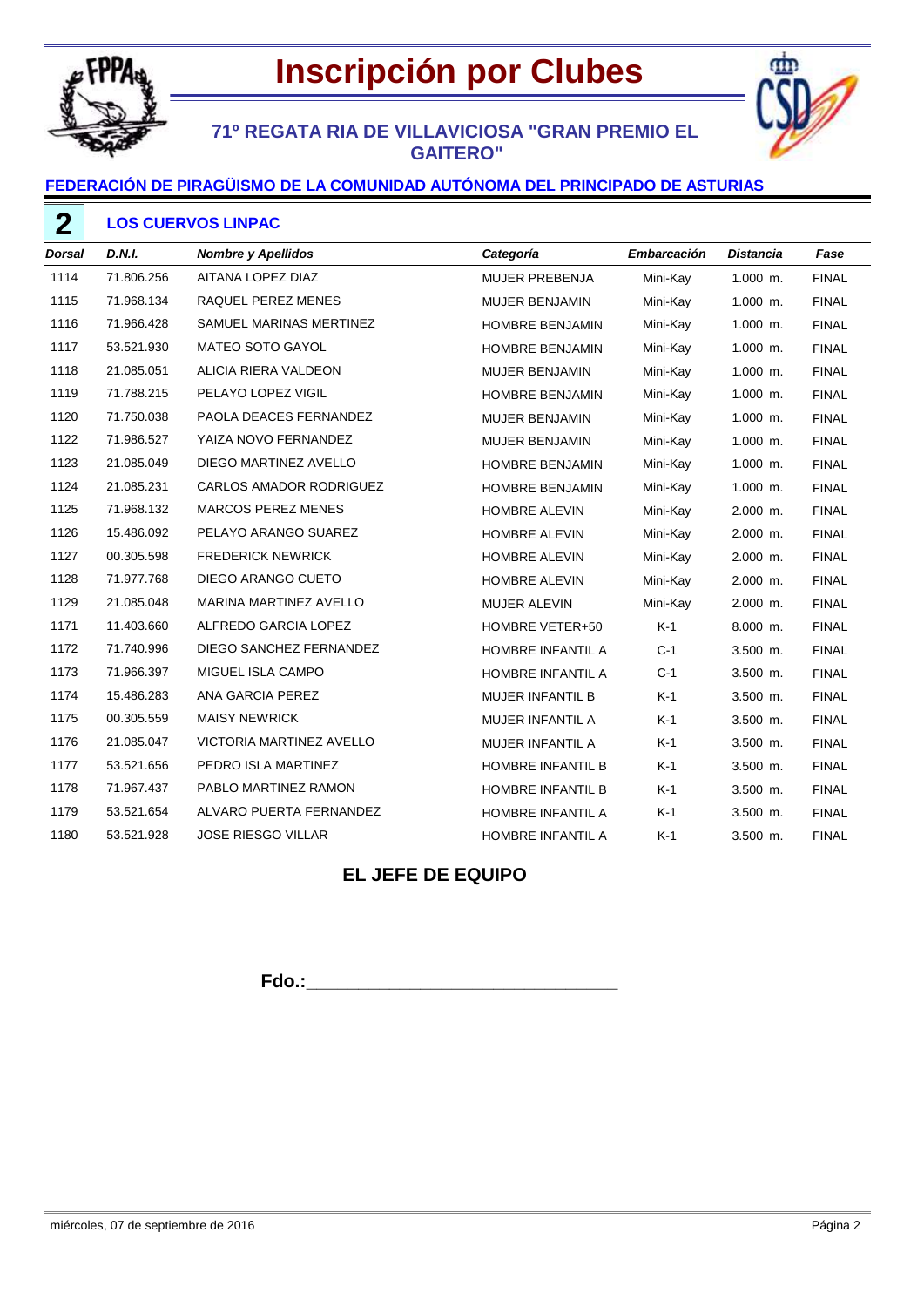



## **71º REGATA RIA DE VILLAVICIOSA "GRAN PREMIO EL GAITERO"**

### **FEDERACIÓN DE PIRAGÜISMO DE LA COMUNIDAD AUTÓNOMA DEL PRINCIPADO DE ASTURIAS**

| <b>Dorsal</b>  | D.N.I.     | <b>Nombre y Apellidos</b>        | Categoría                | <b>Embarcación</b> | Distancia  | Fase         |
|----------------|------------|----------------------------------|--------------------------|--------------------|------------|--------------|
| $\overline{2}$ | 71.964.696 | LAURA BLAZQUEZ PELAEZ            | MUJER INFANTIL A         | $C-1$              | 3.500 m.   | <b>FINAL</b> |
| 3              | 71.968.275 | EVA FERNANDEZ ALVAREZ            | MUJER INFANTIL A         | $C-1$              | 3.500 m.   | <b>FINAL</b> |
| 5              | 71.907.141 | ROBERTO GONZALEZ PEREZ           | HOMBRE INFANTIL A        | $K-1$              | $3.500$ m. | <b>FINAL</b> |
| 6              | 71.966.610 | <b>JAIRO TUSET FERNANDEZ</b>     | HOMBRE INFANTIL A        | $K-1$              | $3.500$ m. | <b>FINAL</b> |
| $\overline{7}$ | 71.977.641 | JAIRO FERNANDEZ CASTILLO         | HOMBRE INFANTIL A        | $C-1$              | $3.500$ m. | <b>FINAL</b> |
| 8              | 71.974.396 | PELAYO ROJAS IÑIGO               | HOMBRE INFANTIL B        | $K-1$              | $3.500$ m. | <b>FINAL</b> |
| 9              | 58.433.899 | ALVARO RUBIO ORDOÑEZ             | HOMBRE INFANTIL B        | $K-1$              | $3.500$ m. | <b>FINAL</b> |
| 10             | 71.966.401 | DIEGO CUETO CHICON               | <b>HOMBRE INFANTIL B</b> | $K-1$              | $3.500$ m. | <b>FINAL</b> |
| 11             | 71.966.611 | LLARA TUSET FERNANDEZ            | MUJER ALEVIN             | Mini-Kay           | 2.000 m.   | <b>FINAL</b> |
| 12             | 71.985.603 | IKER VARELA IZQUIERDO            | <b>HOMBRE ALEVIN</b>     | Mini-Kay           | 2.000 m.   | <b>FINAL</b> |
| 14             | 71.968.659 | BORJA CALVO SUAREZ               | <b>HOMBRE ALEVIN</b>     | Mini-Kay           | 2.000 m.   | <b>FINAL</b> |
| 15             | 71.968.789 | DIEGO LOPEZ MARTINEZ             | <b>HOMBRE ALEVIN</b>     | Mini-Kay           | $2.000$ m. | <b>FINAL</b> |
| 16             | 71.988.047 | <b>MARCOS LOPEZ LUIS</b>         | <b>HOMBRE ALEVIN</b>     | Mini-Kay           | $2.000$ m. | <b>FINAL</b> |
| 17             | 71.974.727 | DIEGO MENENDEZ FERNANDEZ         | <b>HOMBRE ALEVIN</b>     | Mini-Kay           | 2.000 m.   | <b>FINAL</b> |
| 18             | 11.422.321 | <b>ENOL HERVELLO PEREZ</b>       | HOMBRE ALEVIN            | Mini-Kay           | 2.000 m.   | <b>FINAL</b> |
| 19             | 71.985.277 | SAMUEL MESA GUZMAN               | <b>HOMBRE ALEVIN</b>     | Mini-Kay           | 2.000 m.   | <b>FINAL</b> |
| 20             | 71.986.207 | <b>GABRIEL DEL RIO FERNANDEZ</b> | <b>HOMBRE ALEVIN</b>     | Mini-Kay           | 2.000 m.   | <b>FINAL</b> |
| 21             | 71.984.863 | LUCAS ALVAREZ SANCHEZ-CIMAS      | HOMBRE ALEVIN            | Mini-Kay           | 2.000 m.   | <b>FINAL</b> |
| 22             | 71.967.322 | DANIELA JUSTO CUIÑAS             | MUJER BENJAMIN           | Mini-Kay           | $1.000$ m. | <b>FINAL</b> |
| 23             | 71.987.661 | ALEKA MANJON ROMERO              | HOMBRE BENJAMIN          | Mini-Kay           | $1.000$ m. | <b>FINAL</b> |
| 24             | 71.967.031 | ANGELA PRAVIA TASCON             | HOMBRE BENJAMIN          | Mini-Kay           | $1.000$ m. | <b>FINAL</b> |
| 25             | 71.986.275 | GUILLERMO ALVAREZ SANCHEZ-CIMA   | HOMBRE BENJAMIN          | Mini-Kay           | $1.000$ m. | <b>FINAL</b> |
| 26             | 71.978.698 | DIEGO LAGO ALVAREZ               | HOMBRE BENJAMIN          | Mini-Kay           | $1.000$ m. | <b>FINAL</b> |
| 27             | 71.968.345 | PABLO ROJO ORTIGOSA              | HOMBRE BENJAMIN          | Mini-Kay           | $1.000$ m. | <b>FINAL</b> |
| 28             | 71.728.734 | ALEXIS CASTRO LARIONOV           | HOMBRE CADETE            | $K-1$              | 8.000 m.   | <b>FINAL</b> |
| 29             | 71.985.604 | LEYRE VARELA IZQUIERO            | <b>MUJER PREBENJA</b>    | Mini-Kay           | 1.000 m.   | <b>FINAL</b> |

## **EL JEFE DE EQUIPO**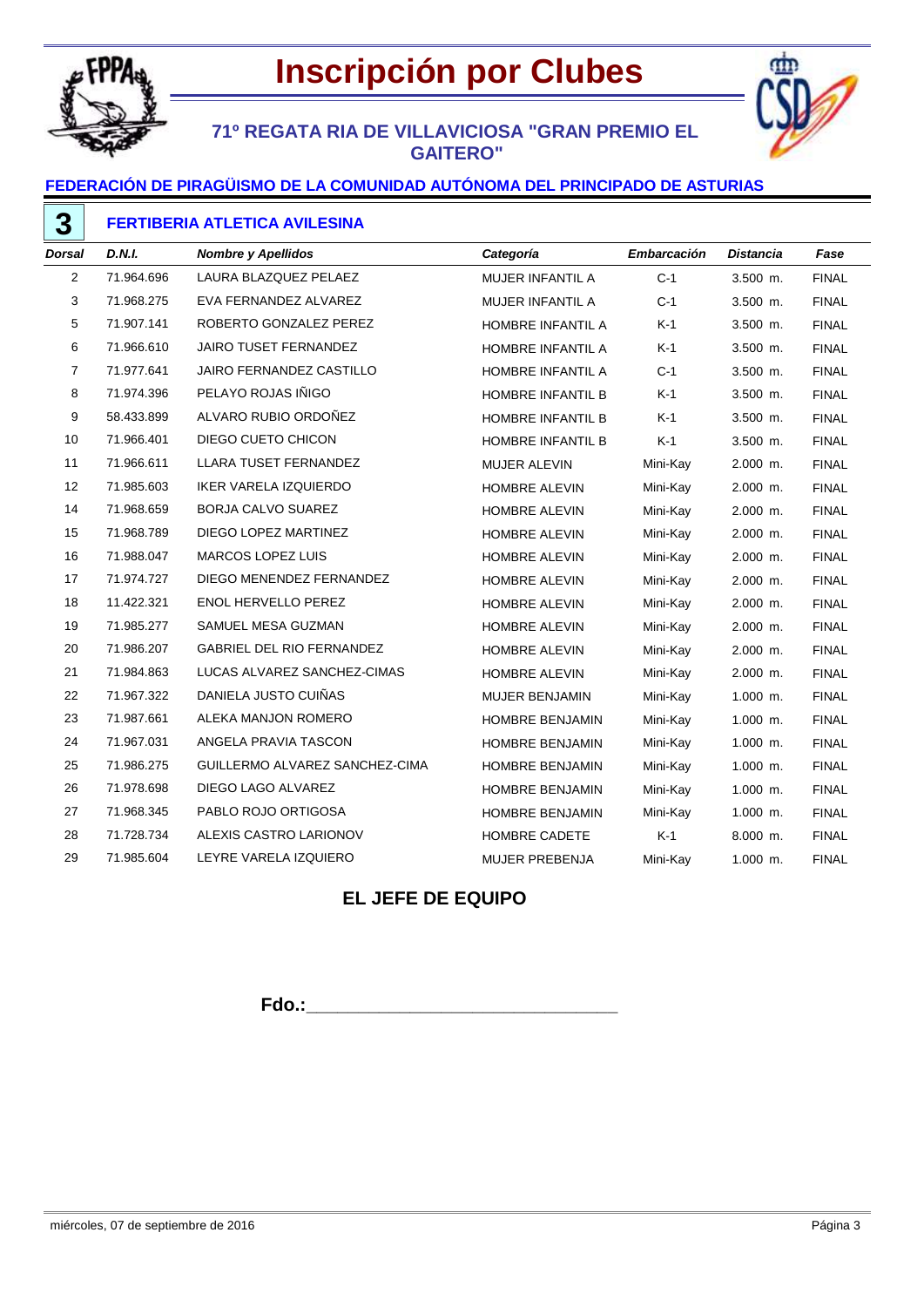



## **71º REGATA RIA DE VILLAVICIOSA "GRAN PREMIO EL GAITERO"**

### **FEDERACIÓN DE PIRAGÜISMO DE LA COMUNIDAD AUTÓNOMA DEL PRINCIPADO DE ASTURIAS**

#### **NEPTUNO PANADERIA MON 4**

| <b>Dorsal</b> | D.N.I.                   | <b>Nombre y Apellidos</b>                                    | Categoría             | Embarcación | <b>Distancia</b> | Fase         |
|---------------|--------------------------|--------------------------------------------------------------|-----------------------|-------------|------------------|--------------|
| 1096          | 76.959.158<br>53.507.615 | NESTOR GONZALEZ LOPEZ<br>ENOL ALONSO CANTELI                 | <b>HOMBRE SENIOR</b>  | $K-2$       | $12.000$ m.      | <b>FINAL</b> |
| 1097          | 52.611.441<br>52.613.240 | VICENTE LLERANDI FERNANDEZ<br>MIGUEL ANGEL FERNANDEZ GALLEGO | HOMBRE VETER-50       | $K-2$       | $12.000$ m.      | <b>FINAL</b> |
| 1098          | 53.508.535               | BELTRAN SANCHEZ TORAÑO                                       | <b>HOMBRE JUVENIL</b> | $K-1$       | $12.000$ m.      | <b>FINAL</b> |
| 1099          | 44.261.176               | ALBERTO FIDALGO BUSTOS                                       | HOMBRE VETER-50       | $K-1$       | $12.000$ m.      | <b>FINAL</b> |

## **EL JEFE DE EQUIPO**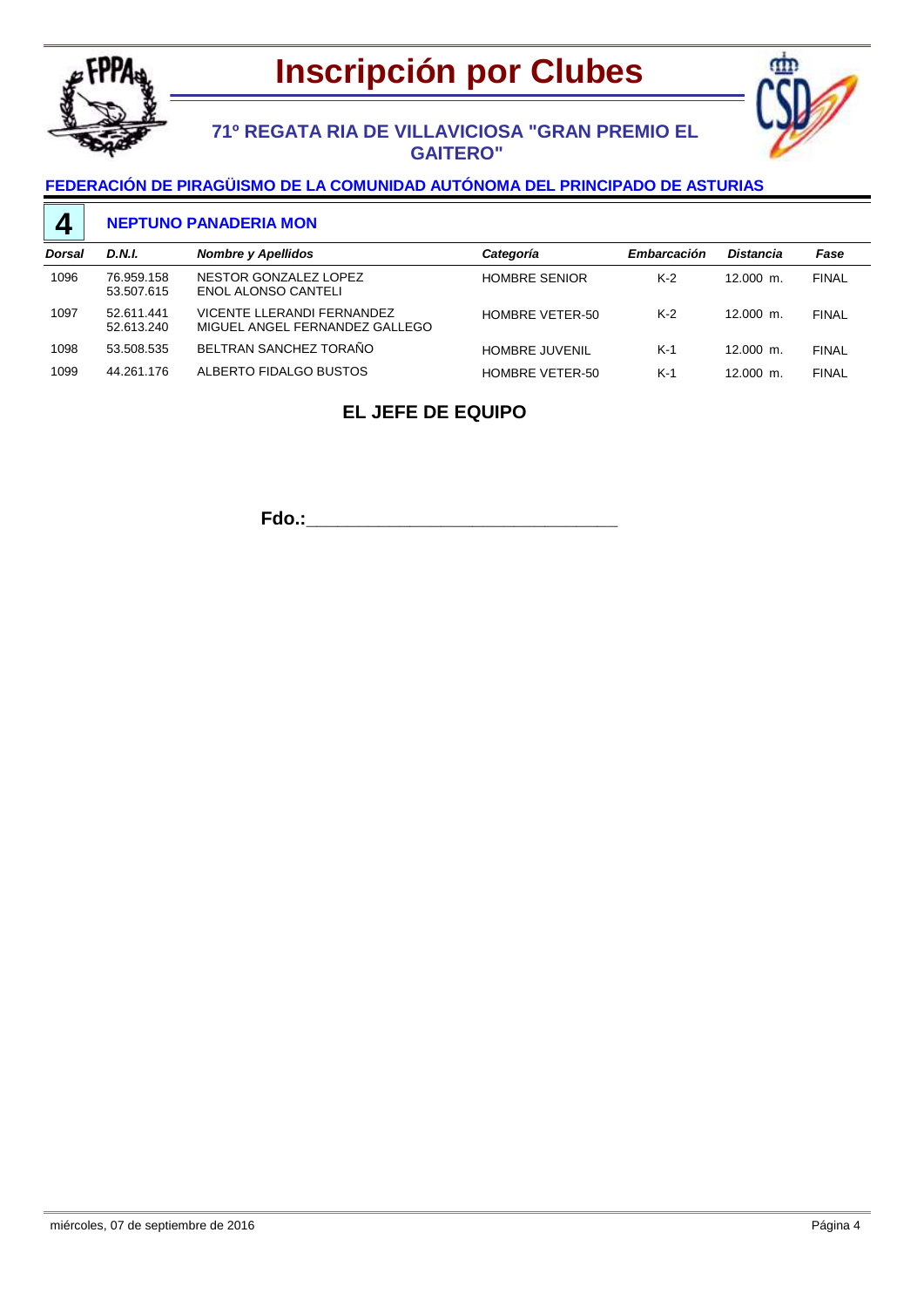

# **Inscripción por Clubes**



## **71º REGATA RIA DE VILLAVICIOSA "GRAN PREMIO EL GAITERO"**

## **FEDERACIÓN DE PIRAGÜISMO DE LA COMUNIDAD AUTÓNOMA DEL PRINCIPADO DE ASTURIAS**

### **LA RIBERA OVIEDO KAYAK**

| <b>Dorsal</b> | D.N.I.                   | <b>Nombre y Apellidos</b>                              | Categoría              | Embarcación | <b>Distancia</b> | Fase         |
|---------------|--------------------------|--------------------------------------------------------|------------------------|-------------|------------------|--------------|
| 571           | 71.740.981               | PELAYO PALICIO RODRIGUEZ                               | <b>HOMBRE SUB23</b>    | $K-1$       | $12.000$ m.      | <b>FINAL</b> |
| 573           | 10.880.799               | RAFAEL CARRIL FERNANDEZ                                | <b>HOMBRE SENIOR</b>   | $K-1$       | $12.000$ m.      | <b>FINAL</b> |
| 590           | 09.412.304               | LUIS MELERO GONZALEZ                                   | <b>HOMBRE VETER-50</b> | $K-1$       | $12.000$ m.      | <b>FINAL</b> |
| 592           | 53.507.829<br>71.670.163 | ASLEY RODRIGUEZ NAREDO<br>MARCOS SALDAÑA PAREDES       | <b>HOMBRE SENIOR</b>   | $K-2$       | $12.000$ m.      | <b>FINAL</b> |
| 596           | 09.409.820<br>71.929.496 | ARMANDO BLANCO ISOBA<br><b>FAUSTINO SANTOS ALVAREZ</b> | <b>HOMBRE VETER-50</b> | $K-2$       | $12.000$ m.      | <b>FINAL</b> |
| 601           | 71.649.622               | DAVID RUIZ SUAREZ                                      | <b>HOMBRE SENIOR</b>   | $K-1$       | $12.000$ m.      | <b>FINAL</b> |
| 607           | 52.613.735<br>11.439.961 | ALBERTO PEITEADO PERMUY<br>ANTONIO CUIÑAS GONZALEZ     | <b>HOMBRE VETER-50</b> | $K-2$       | $12.000$ m.      | <b>FINAL</b> |

## **EL JEFE DE EQUIPO**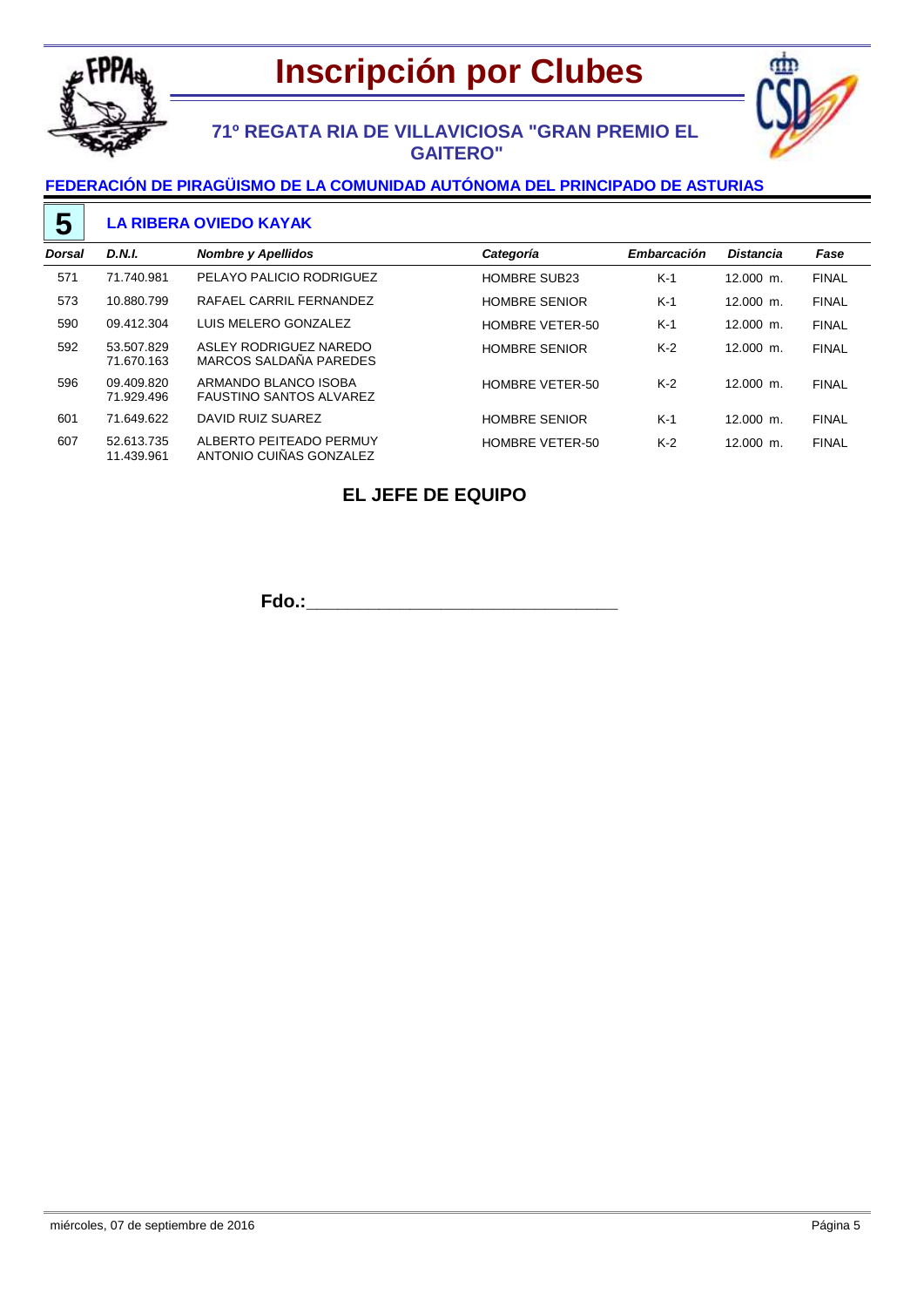



## **71º REGATA RIA DE VILLAVICIOSA "GRAN PREMIO EL GAITERO"**

### **FEDERACIÓN DE PIRAGÜISMO DE LA COMUNIDAD AUTÓNOMA DEL PRINCIPADO DE ASTURIAS**

| 6      | <b>PIRAGUAS SIRIO - LOS CAUCES</b> |                                                    |                          |                    |                  |              |  |  |
|--------|------------------------------------|----------------------------------------------------|--------------------------|--------------------|------------------|--------------|--|--|
| Dorsal | <b>D.N.I.</b>                      | <b>Nombre y Apellidos</b>                          | Categoría                | <b>Embarcación</b> | <b>Distancia</b> | Fase         |  |  |
| 652    | 10.574.174                         | ALFREDO SUAREZ GONZALEZ                            | HOMBRE VETER+50          | $K-1$              | $8.000$ m.       | <b>FINAL</b> |  |  |
| 653    | 52.612.584                         | JUAN CARLOS BAÑOS PEREZ                            | HOMBRE VETER+50          | K-1                | $8.000$ m.       | <b>FINAL</b> |  |  |
| 654    | 15.508.353                         | JOSE LUIS BULNES VEGA                              | <b>HOMBRE BENJAMIN</b>   | Mini-Kay           | $1.000$ m.       | <b>FINAL</b> |  |  |
| 657    | 52.619.179<br>15.507.039           | OSCAR MARTINEZ DEL CUETO<br>ELOY PALACIOS GOAS     | <b>HOMBRE SENIOR</b>     | $K-2$              | 12.000 m.        | <b>FINAL</b> |  |  |
| 658    | 72.070.687<br>71.655.698           | SILVIA GOMEZ CABEZA<br>CELIA SOMOANO HEDREÑO       | <b>MUJER SENIOR</b>      | $K-2$              | $8.000$ m.       | <b>FINAL</b> |  |  |
| 660    | 53.512.421<br>15.507.786           | ABEL GARCIA CIMENTADA<br>FAVILA GONZALEZ NARCIANDI | HOMBRE CADETE            | $K-2$              | $8.000$ m.       | <b>FINAL</b> |  |  |
| 661    | 21.080.183                         | MIGUEL ASPRON RIVERO                               | HOMBRE CADETE            | K-1                | $8.000$ m.       | <b>FINAL</b> |  |  |
| 662    | 15.508.643                         | ELENA HERNANZ SAN MILLAN                           | <b>MUJER CADETE</b>      | $K-1$              | 8.000 m.         | <b>FINAL</b> |  |  |
| 663    | 53.511.764                         | ANGELA MARIA MIGOYA GARCIA                         | <b>MUJER CADETE</b>      | $K-1$              | $8.000$ m.       | <b>FINAL</b> |  |  |
| 664    | 15.506.490                         | LUIS PRADA VEGA                                    | HOMBRE INFANTIL A        | K-1                | $3.500$ m.       | <b>FINAL</b> |  |  |
| 666    | 53.512.518                         | MIGUEL GONZALEZ DE LA RIVA                         | HOMBRE INFANTIL A        | K-1                | $3.500$ m.       | <b>FINAL</b> |  |  |
| 667    | 53.513.825                         | ARTURO VALDES FERNANDEZ                            | <b>HOMBRE INFANTIL A</b> | K-1                | $3.500$ m.       | <b>FINAL</b> |  |  |
| 668    | 15.507.040                         | <b>LAURA PALACIOS GOAS</b>                         | <b>MUJER INFANTIL A</b>  | K-1                | $3.500$ m.       | <b>FINAL</b> |  |  |
| 669    | 53.512.517                         | OSCAR GONZALEZ DE LA RIVA                          | HOMBRE INFANTIL B        | K-1                | $3.500$ m.       | <b>FINAL</b> |  |  |
| 670    | 54.362.559                         | DANIEL PALMA CABALLO                               | <b>HOMBRE INFANTIL B</b> | $K-1$              | $3.500$ m.       | <b>FINAL</b> |  |  |
| 671    | 21.080.140                         | CARLA CORRAL DE CORO                               | <b>MUJER INFANTIL B</b>  | K-1                | $3.500$ m.       | <b>FINAL</b> |  |  |
| 672    | 47.120.068                         | ARIADNA JIMENEZ SANCHEZ                            | <b>MUJER INFANTIL B</b>  | $K-1$              | $3.500$ m.       | <b>FINAL</b> |  |  |
| 673    | 15.507.943                         | ANGEL PRADA VEGA                                   | HOMBRE ALEVIN            | Mini-Kay           | $2.000$ m.       | <b>FINAL</b> |  |  |
| 674    | 58.431.642                         | AGUSTIN FERNANDEZ GUTIERREZ                        | <b>HOMBRE ALEVIN</b>     | Mini-Kay           | $2.000$ m.       | <b>FINAL</b> |  |  |
| 675    | 53.513.022                         | <b>JUAN JOSE REGUEIRA FERNANDEZ</b>                | <b>HOMBRE ALEVIN</b>     | Mini-Kay           | $2.000$ m.       | <b>FINAL</b> |  |  |
| 676    | 53.513.826                         | AURORA VALDES FERNANDEZ                            | <b>MUJER ALEVIN</b>      | Mini-Kay           | $2.000$ m.       | <b>FINAL</b> |  |  |
| 677    | 21.080.539                         | FRANCISCO GONZALO MEDINA                           | HOMBRE PREBENJA          | Mini-Kay           | $1.000$ m.       | <b>FINAL</b> |  |  |
| 678    | 21.080.141                         | RUBEN CORRAL DE CORO                               | <b>HOMBRE BENJAMIN</b>   | Mini-Kay           | $1.000$ m.       | <b>FINAL</b> |  |  |
| 679    | 53.513.417                         | EDUARDO HOYOS GOMEZ                                | <b>HOMBRE PREBENJA</b>   | Mini-Kay           | $1.000$ m.       | <b>FINAL</b> |  |  |
| 680    | 21.080.184                         | MARCO LIAÑO GONZALEZ                               | <b>HOMBRE BENJAMIN</b>   | Mini-Kay           | $1.000$ m.       | <b>FINAL</b> |  |  |
| 681    | 71.806.706                         | PELAYO GONZALEZ NARCIANDI                          | <b>HOMBRE BENJAMIN</b>   | Mini-Kay           | $1.000$ m.       | <b>FINAL</b> |  |  |

## **EL JEFE DE EQUIPO**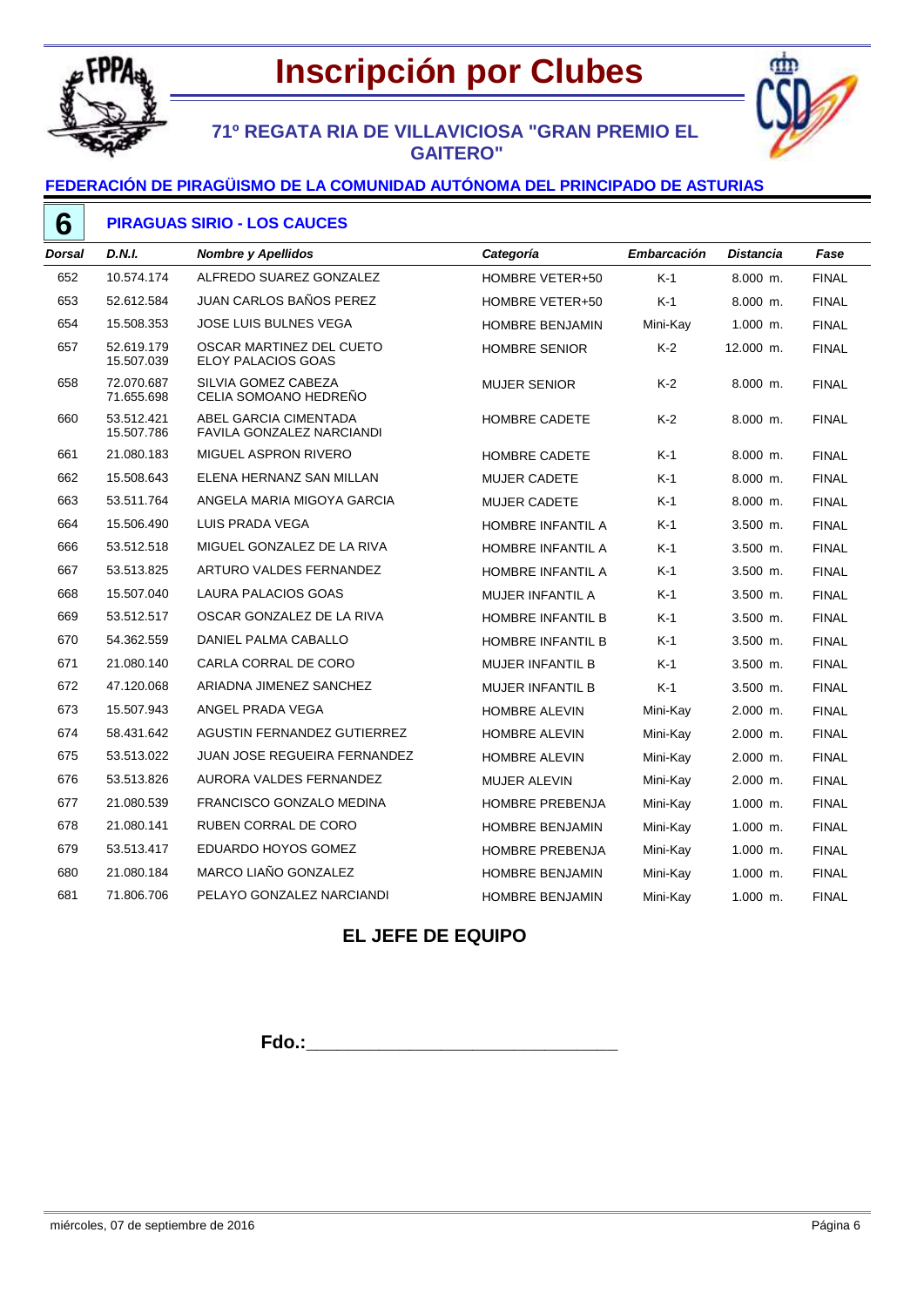



## **71º REGATA RIA DE VILLAVICIOSA "GRAN PREMIO EL GAITERO"**

### **FEDERACIÓN DE PIRAGÜISMO DE LA COMUNIDAD AUTÓNOMA DEL PRINCIPADO DE ASTURIAS**

|          | <b>C.N. LANGREO - PIRAGUISMO</b> |                                |                         |             |                  |              |  |  |
|----------|----------------------------------|--------------------------------|-------------------------|-------------|------------------|--------------|--|--|
| Dorsal   | <b>D.N.I.</b>                    | <b>Nombre y Apellidos</b>      | Categoría               | Embarcación | <b>Distancia</b> | Fase         |  |  |
| $\Omega$ | 32.890.389                       | <b>SARA ROCES VILA</b>         | <b>MUJER INFANTIL A</b> | K-1         | $3.500$ m.       | <b>FINAL</b> |  |  |
| 437      | 32.892.165                       | ANDRES VILLARINO GONZALEZ      | <b>HOMBRE JUVENIL</b>   | K-1         | 12.000 m.        | <b>FINAL</b> |  |  |
| 438      | 32.892.978                       | MARCOS YAÑEZ PINIELLA          | <b>HOMBRE JUVENIL</b>   | $K-1$       | 12.000 m.        | <b>FINAL</b> |  |  |
| 439      | 32.890.145                       | ALBERTO LORDA FERNANDEZ        | <b>HOMBRE CADETE</b>    | $K-1$       | $8.000$ m.       | <b>FINAL</b> |  |  |
| 440      | 32.894.759                       | RODRIGO PILOÑETA ARGÜELLES     | <b>HOMBRE CADETE</b>    | K-1         | $8.000$ m.       | <b>FINAL</b> |  |  |
| 441      | 47.132.424                       | <b>JOEL LOPEZ HIJONOSA</b>     | <b>HOMBRE CADETE</b>    | $K-1$       | $8.000$ m.       | <b>FINAL</b> |  |  |
| 442      | 32.892.234                       | <b>PABLO TORRE ARJONES</b>     | HOMBRE INFANTIL A       | $K-1$       | $3.500$ m.       | <b>FINAL</b> |  |  |
| 443      | 32.894.348                       | <b>CARLA GOMEZ FLORES</b>      | <b>MUJER INFANTIL B</b> | K-1         | $3.500$ m.       | <b>FINAL</b> |  |  |
| 444      | 45.940.353                       | ANDREA FERNANDEZ BALTANAS      | <b>MUJER INFANTIL B</b> | K-1         | $3.500$ m.       | <b>FINAL</b> |  |  |
| 445      | 34.296.868                       | <b>MANUEL MEJIDO NORIEGA</b>   | <b>HOMBRE ALEVIN</b>    | Mini-Kay    | $2.000$ m.       | <b>FINAL</b> |  |  |
| 446      | 32.892.317                       | ADRIAN FONDON SANCHEZ          | <b>HOMBRE ALEVIN</b>    | Mini-Kay    | $2.000$ m.       | <b>FINAL</b> |  |  |
| 447      | 34.314.431                       | <b>IGNACIO LOPEZ MENENDEZ</b>  | <b>HOMBRE ALEVIN</b>    | Mini-Kay    | $2.000$ m.       | <b>FINAL</b> |  |  |
| 448      | 32.893.479                       | <b>MARCOS TORRE ARJONES</b>    | <b>HOMBRE ALEVIN</b>    | Mini-Kay    | $2.000$ m.       | <b>FINAL</b> |  |  |
| 449      | 32.894.974                       | <b>MARIA ARGUELLES FORONDA</b> | <b>MUJER ALEVIN</b>     | Mini-Kay    | $2.000$ m.       | <b>FINAL</b> |  |  |

## **EL JEFE DE EQUIPO**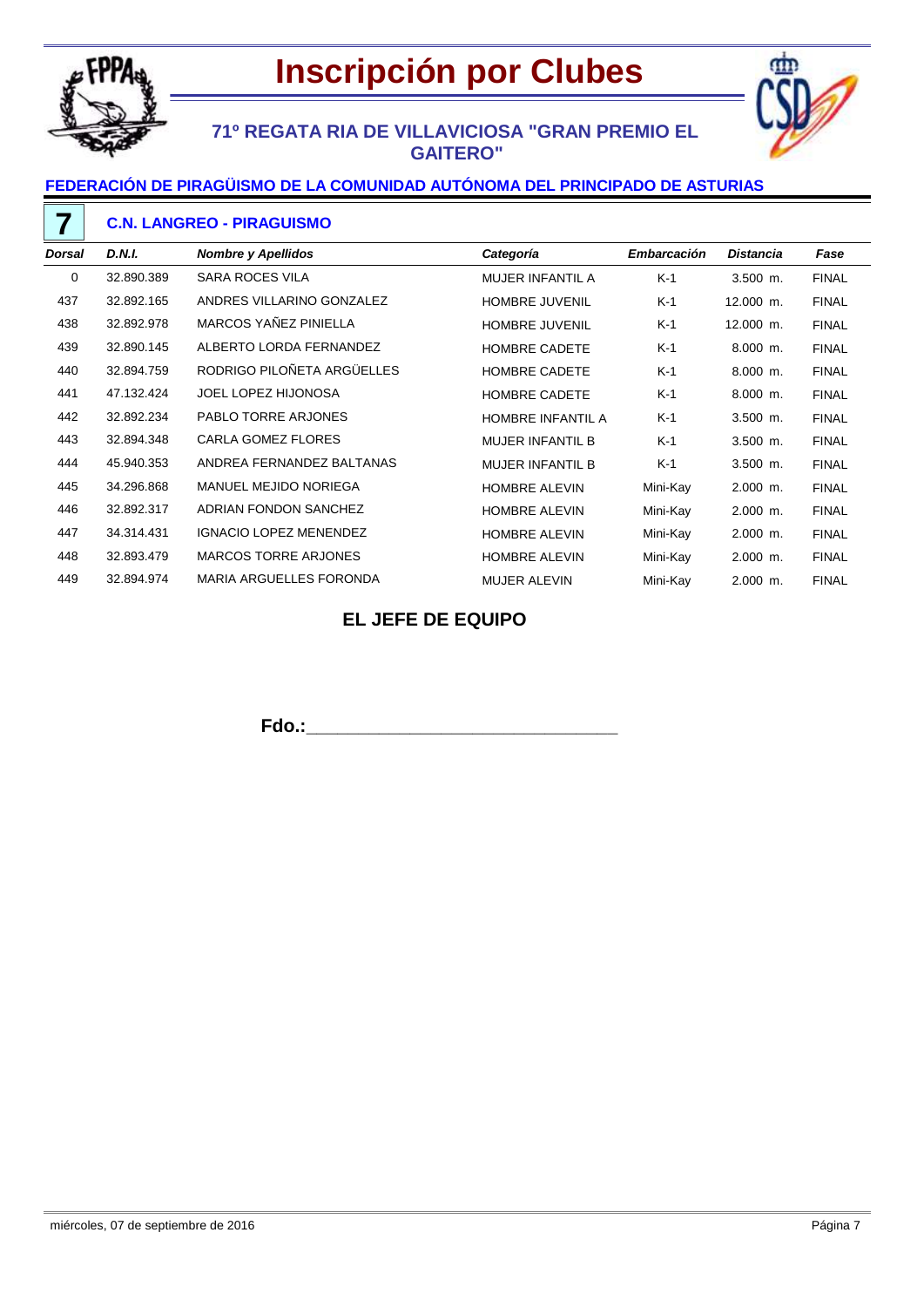



## **71º REGATA RIA DE VILLAVICIOSA "GRAN PREMIO EL GAITERO"**

### **FEDERACIÓN DE PIRAGÜISMO DE LA COMUNIDAD AUTÓNOMA DEL PRINCIPADO DE ASTURIAS**

**LOS GORILAS DE CANDAS** 

| Dorsal | D.N.I.                   | <b>Nombre y Apellidos</b>                               | Categoría               | Embarcación | <b>Distancia</b> | Fase         |
|--------|--------------------------|---------------------------------------------------------|-------------------------|-------------|------------------|--------------|
| 301    | 58.446.900               | IZAN ARGUELLES ALVAREZ                                  | HOMBRE INFANTIL B       | $K-1$       | $3.500$ m.       | <b>FINAL</b> |
| 305    | 58.433.378               | <b>HUGO BARRIO RODRIGUEZ</b>                            | <b>HOMBRE ALEVIN</b>    | Mini-Kay    | 2.000 m.         | <b>FINAL</b> |
| 307    | 11.411.843               | <b>JOSE CARLOS DIEZ DIEZ</b>                            | HOMBRE VETER-50         | $K-1$       | 12.000 m.        | <b>FINAL</b> |
| 314    | 11.442.469<br>10.898.856 | AGUSTIN ORDOÑEZ BLANCO<br><b>CARLOS GARCIA MEDINA</b>   | <b>HOMBRE SENIOR</b>    | K-2         | 12.000 m.        | <b>FINAL</b> |
| 316    | 71.906.564               | ENRIQUE JOSE RODRIGUEZ MARTIN                           | HOMBRE JUVENIL          | $K-1$       | 12.000 m.        | <b>FINAL</b> |
| 318    | 71.978.279               | PABLO MARTINEZ SUAREZ                                   | HOMBRE PREBENJA         | Mini-Kay    | $1.000$ m.       | <b>FINAL</b> |
| 319    | 58.457.237               | LAURA GARCIA GARCIA                                     | <b>MUJER CADETE</b>     | $C-1$       | 3.500 m.         | <b>FINAL</b> |
| 325    | 21.080.286               | MIGUEL ANGEL BOJ NOVO                                   | HOMBRE INFANTIL A       | K-1         | $3.500$ m.       | <b>FINAL</b> |
| 326    | 58.438.292               | ADRIAN REDRUELLO ALVAREZ                                | <b>HOMBRE ALEVIN</b>    | Mini-Kay    | $2.000$ m.       | <b>FINAL</b> |
| 327    | 71.967.574               | ANTONIO GONZALEZ CUESTA                                 | <b>HOMBRE CADETE</b>    | K-1         | 8.000 m.         | <b>FINAL</b> |
| 331    | 58.463.132               | SAMUEL GARCIA REGUERA                                   | HOMBRE PREBENJA         | Mini-Kay    | $1.000$ m.       | <b>FINAL</b> |
| 332    | 58.456.340               | <b>IKER GOMEZ FERNANDEZ</b>                             | <b>HOMBRE ALEVIN</b>    | Mini-Kay    | 2.000 m.         | <b>FINAL</b> |
| 334    | 58.447.533               | NICOLAS OLIVA ALONSO                                    | <b>HOMBRE ALEVIN</b>    | Mini-Kay    | $2.000$ m.       | <b>FINAL</b> |
| 335    | 58.439.496               | ANNE RODRIGUEZ ARTIME                                   | <b>MUJER INFANTIL B</b> | K-1         | $3.500$ m.       | <b>FINAL</b> |
| 337    | 15.508.113               | <b>NEL RAMOS JUNQUERA</b>                               | HOMBRE INFANTIL B       | $K-1$       | $3.500$ m.       | <b>FINAL</b> |
| 342    | 58.446.821               | <b>XURDE PASCUAL SOLIS</b>                              | <b>HOMBRE ALEVIN</b>    | Mini-Kay    | 2.000 m.         | <b>FINAL</b> |
| 343    | 79.081.402               | ALEJANDRO ALVAREZ VAZQUEZ                               | HOMBRE CADETE           | K-1         | 8.000 m.         | <b>FINAL</b> |
| 344    | 71.731.885               | ANIBAL ALVAREZ HERRERO                                  | <b>HOMBRE ALEVIN</b>    | Mini-Kay    | 2.000 m.         | <b>FINAL</b> |
| 346    | 58.455.151               | SAMUEL MUÑIZ ORTUBE                                     | <b>HOMBRE BENJAMIN</b>  | Mini-Kay    | $1.000$ m.       | <b>FINAL</b> |
| 348    | 71.978.344               | <b>JOSE SOEIRO FUILLERAT</b>                            | <b>HOMBRE ALEVIN</b>    | Mini-Kay    | 2.000 m.         | <b>FINAL</b> |
| 350    | 58.428.166               | <b>GABRIEL GARCIA BARRE</b>                             | <b>HOMBRE CADETE</b>    | $C-1$       | 8.000 m.         | <b>FINAL</b> |
| 351    | 53.780.741               | DIEGO REY CURBELO                                       | <b>HOMBRE ALEVIN</b>    | Mini-Kay    | 2.000 m.         | <b>FINAL</b> |
| 353    | 71.974.919               | ESTEBAN VALLES SANCHEZ                                  | HOMBRE INFANTIL B       | $C-1$       | $3.500$ m.       | <b>FINAL</b> |
| 354    | 58.431.793<br>46.278.540 | LUIS MANUEL JIMENEZ GUTIERREZ<br>MARIO BARBAS FERNANDEZ | HOMBRE JUVENIL          | $C-2$       | 8.000 m.         | <b>FINAL</b> |
| 355    | 15.507.207               | ALBERTO APARICIO PRIETO                                 | <b>HOMBRE CADETE</b>    | $K-1$       | 8.000 m.         | <b>FINAL</b> |
| 360    | 58.449.977               | ANDRES RUIZ ALVAREZ                                     | HOMBRE INFANTIL B       | K-1         | $3.500$ m.       | <b>FINAL</b> |
| 361    | 15.508.025               | ALICIA FEERNANDEZ RODRIGUEZ                             | <b>MUJER BENJAMIN</b>   | Mini-Kay    | 1.000 m.         | <b>FINAL</b> |
| 362    | 58.435.264               | JORGE ALONSO BANGO                                      | <b>HOMBRE BENJAMIN</b>  | Mini-Kay    | $1.000$ m.       | <b>FINAL</b> |
| 363    | 58.458.726               | ENOL MARTINEZ ALONSO                                    | HOMBRE ALEVIN           | Mini-Kay    | 2.000 m.         | <b>FINAL</b> |
| 364    | 71.802.251               | CANDELLA ALVAREZ HERRERO                                | MUJER PREBENJA          | Mini-Kay    | 1.000 m.         | <b>FINAL</b> |
| 365    | 79.081.403               | MARINA ALVAREZ VAZQUEZ                                  | MUJER INFANTIL B        | $K-1$       | 3.500 m.         | <b>FINAL</b> |
| 366    | 71.978.278               | DIEGO MARTINEZ SUAREZ                                   | <b>HOMBRE ALEVIN</b>    | Mini-Kay    | $2.000$ m.       | <b>FINAL</b> |
| 368    | 58.448.820               | PELAYO PRIETO SANCHEZ                                   | HOMBRE PREBENJA         | Mini-Kay    | 1.000 m.         | <b>FINAL</b> |

## **EL JEFE DE EQUIPO**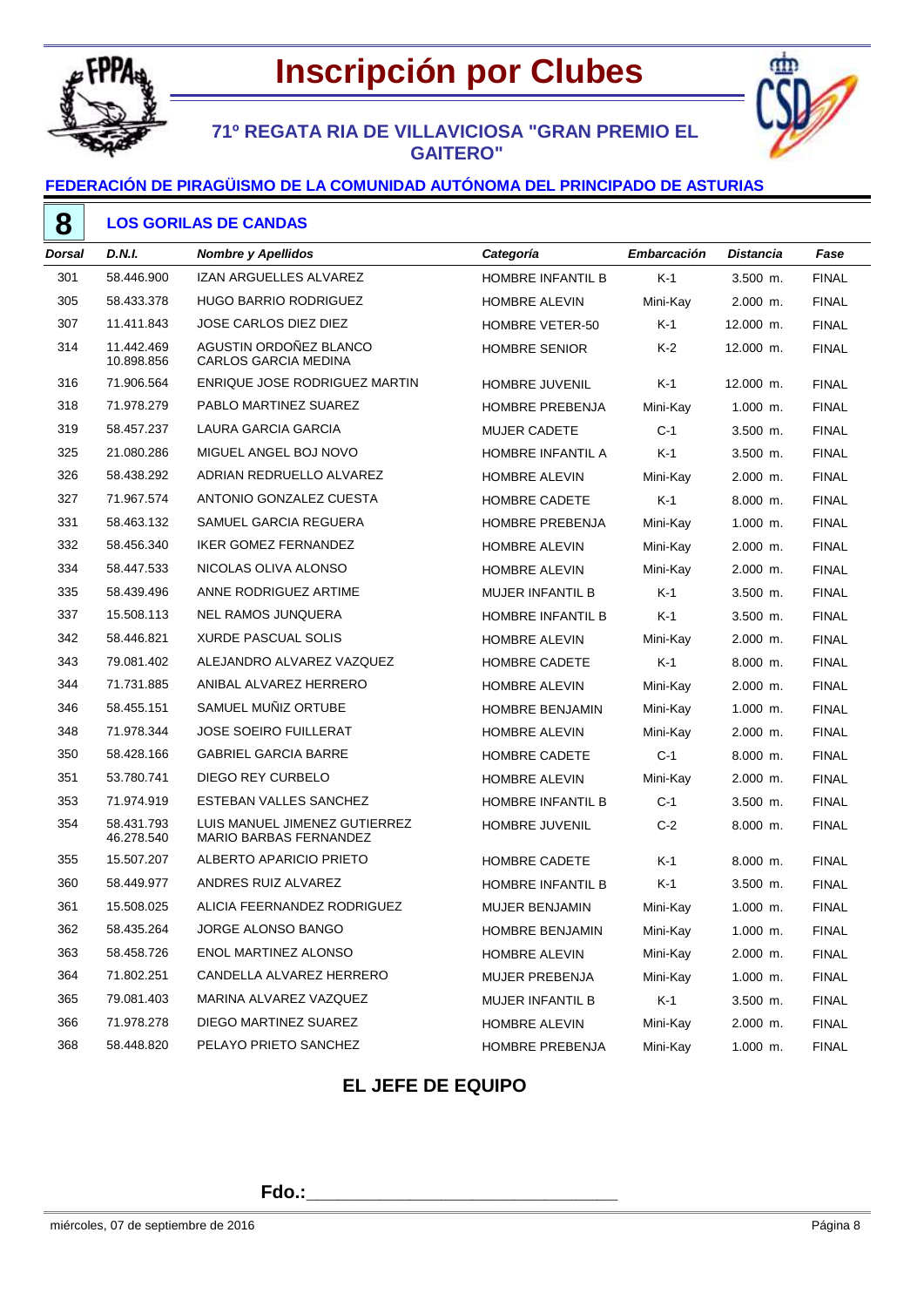

## **71º REGATA RIA DE VILLAVICIOSA "GRAN PREMIO EL GAITERO"**



# **FEDERACIÓN DE PIRAGÜISMO DE LA COMUNIDAD AUTÓNOMA DEL PRINCIPADO DE ASTURIAS**

| 9      | <b>PIRAGUISMO OLIVICO</b> |                           |                      |             |           |              |  |  |
|--------|---------------------------|---------------------------|----------------------|-------------|-----------|--------------|--|--|
| Dorsal | D.N.I.                    | Nombre y Apellidos        | Categoría            | Embarcación | Distancia | Fase         |  |  |
|        | 76.962.490                | BERNARDO RODRIGUEZ MARTIN | <b>HOMBRE SENIOR</b> | $K-1$       | 12.000 m. | <b>FINAL</b> |  |  |

## **EL JEFE DE EQUIPO**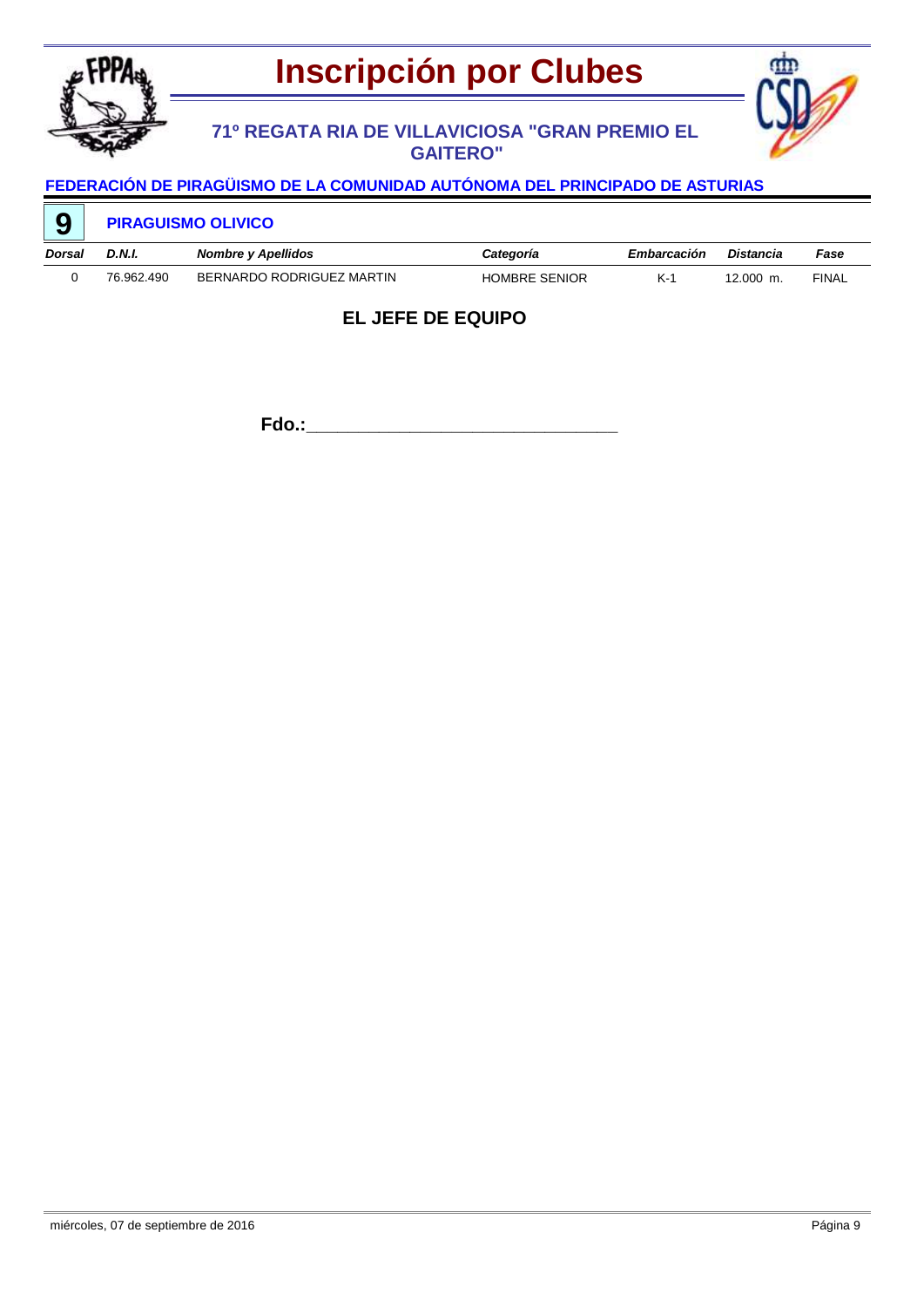

## **Inscripción por Clubes**

## **71º REGATA RIA DE VILLAVICIOSA "GRAN PREMIO EL GAITERO"**

### **FEDERACIÓN DE PIRAGÜISMO DE LA COMUNIDAD AUTÓNOMA DEL PRINCIPADO DE ASTURIAS**

### **JAIRE AVENTURA LOS RAPIDOS DE ARRIONDAS**

| <b>Dorsal</b> | <b>D.N.I.</b>            | <b>Nombre y Apellidos</b>                          | Categoría                | <b>Embarcación</b> | <b>Distancia</b> | Fase         |
|---------------|--------------------------|----------------------------------------------------|--------------------------|--------------------|------------------|--------------|
| 391           | 53.511.336               | <b>IVAN ESCANDON DEL VALLE</b>                     | <b>HOMBRE INFANTIL B</b> | $K-1$              | $3.500$ m.       | <b>FINAL</b> |
| 392           | 15.508.937               | ALBERTO CARRILES INTRIAGO                          | HOMBRE BENJAMIN          | Mini-Kay           | 1.000 m.         | <b>FINAL</b> |
| 393           | 54.305.550               | ALEJANDRO CONCHA CASO                              | <b>HOMBRE BENJAMIN</b>   | Mini-Kay           | $1.000$ m.       | <b>FINAL</b> |
| 394           | 53.512.395               | ALEJANDRO BUSTILLO GONZALEZ                        | <b>HOMBRE PREBENJA</b>   | Mini-Kay           | $1.000$ m.       | <b>FINAL</b> |
| 395           | 15.508.936               | <b>RUBEN CARRILES INTRIAGO</b>                     | <b>HOMBRE ALEVIN</b>     | Mini-Kay           | 2.000 m.         | <b>FINAL</b> |
| 396           | 76.956.105               | <b>GUSTAVO LABRADOR ORDIERES</b>                   | <b>HOMBRE SENIOR</b>     | $K-1$              | 12.000 m.        | <b>FINAL</b> |
| 397           | 09.440.501               | <b>BORJA IGLESIAS MOSQUERA</b>                     | <b>HOMBRE SENIOR</b>     | $K-1$              | 12.000 m.        | <b>FINAL</b> |
| 398           | 71.752.665               | LAURA ALONSO FERNANDEZ                             | MUJER INFANTIL A         | $K-1$              | $3.500$ m.       | <b>FINAL</b> |
| 399           | 09.409.398               | LUIS ANTONIO PRIETO CUETO                          | HOMBRE VETER-50          | $K-1$              | 12.000 m.        | <b>FINAL</b> |
| 400           | 09.388.802<br>09.428.241 | RAMON MARTINEZ BARBAS<br><b>JAVIER GARCIA MENA</b> | HOMBRE VETER-50          | K-2                | 12.000 m.        | <b>FINAL</b> |
| 401           | 71.692.917               | ADOLFO RENE CUENCO GONZALEZ                        | HOMBRE VETER+50          | $K-1$              | $8.000$ m.       | <b>FINAL</b> |
| 402           | 71.727.045               | PEDRO VAZQUEZ LLENIN                               | <b>HOMBRE SENIOR</b>     | $K-1$              | 12.000 m.        | <b>FINAL</b> |
| 403           | 53.514.959               | <b>BORJA FERNANDEZ ISLA</b>                        | <b>HOMBRE CADETE</b>     | $K-1$              | 8.000 m.         | <b>FINAL</b> |
| 404           | 53.514.236               | ANDREA RODRIGUEZ ALONSO                            | <b>MUJER INFANTIL B</b>  | $K-1$              | $3.500$ m.       | <b>FINAL</b> |
| 405           | 71.753.600               | SERGIO IGLESIAS GONZALEZ                           | HOMBRE PREBENJA          | Mini-Kay           | $1.000$ m.       | <b>FINAL</b> |
| 406           | 53.512.394               | MANUEL BUSTIELLO GONZALEZ                          | <b>HOMBRE CADETE</b>     | $K-1$              | 8.000 m.         | <b>FINAL</b> |
| 407           | 71.752.663               | JAIME ALONSO FERNANDEZ                             | <b>HOMBRE ALEVIN</b>     | Mini-Kay           | 2.000 m.         | <b>FINAL</b> |
| 408           | 21.080.887               | ELENA PRIETO FONDON                                | MUJER INFANTIL B         | $K-1$              | $3.500$ m.       | <b>FINAL</b> |
| 409           | 53.510.155               | IVAN RODRIGUEZ ALONSO                              | <b>HOMBRE CADETE</b>     | $K-1$              | 8.000 m.         | <b>FINAL</b> |
| 410           | 71.787.004               | <b>JOSE GUTIERREZ IGLESIAS</b>                     | <b>HOMBRE BENJAMIN</b>   | Mini-Kay           | $1.000$ m.       | <b>FINAL</b> |
| 411           | 71.725.555               | JESUS COFIÑO GAVITO                                | HOMBRE INFANTIL B        | $K-1$              | 3.500 m.         | <b>FINAL</b> |
| 412           | 15.508.774               | JUAN RAMON LABRA MENENDEZ                          | <b>HOMBRE INFANTIL B</b> | $K-1$              | $3.500$ m.       | <b>FINAL</b> |
| 413           | 58.459.456               | MIGUEL SAMPEDRO DIEGUEZ                            | HOMBRE BENJAMIN          | Mini-Kay           | $1.000$ m.       | <b>FINAL</b> |
| 414           | 05.351.917               | CLAUDIU-IONUT SIMIONOU                             | HOMBRE INFANTIL B        | $K-1$              | 3.500 m.         | <b>FINAL</b> |
| 415           | 71.743.874               | ANA MARIA COFIÑO GAVITO                            | <b>MUJER ALEVIN</b>      | Mini-Kay           | 2.000 m.         | <b>FINAL</b> |
| 416           | 53.513.641               | MIGUEL HORREO HEVIA                                | HOMBRE INFANTIL A        | $K-1$              | 3.500 m.         | <b>FINAL</b> |
| 417           | 54.304.303               | MIGUEL SANTIAGO MORAN                              | <b>HOMBRE CADETE</b>     | $K-1$              | 8.000 m.         | <b>FINAL</b> |
| 418           | 58.436.341               | OLAYA FERNANDEZ ALVAREZ                            | MUJER CADETE             | $K-1$              | 8.000 m.         | <b>FINAL</b> |
| 420           | 21.080.071               | <b>GABRIEL PEREA FERNANDEZ</b>                     | <b>HOMBRE CADETE</b>     | $K-1$              | 8.000 m.         | <b>FINAL</b> |
| 421           | 15.509.032               | <b>ENOL DIAZ RUIZ</b>                              | <b>HOMBRE CADETE</b>     | $K-1$              | 8.000 m.         | <b>FINAL</b> |
| 431           | 53.511.510               | COVADONGA PRIEDE CALDEVILLA                        | <b>MUJER ALEVIN</b>      | Mini-Kay           | 2.000 m.         | <b>FINAL</b> |
| 434           | 54.305.551               | AROA CONCHA CASO                                   | <b>MUJER PREBENJA</b>    | Mini-Kay           | $1.000$ m.       | <b>FINAL</b> |

## **EL JEFE DE EQUIPO**

**Fdo.:\_\_\_\_\_\_\_\_\_\_\_\_\_\_\_\_\_\_\_\_\_\_\_\_\_\_\_\_\_\_**

M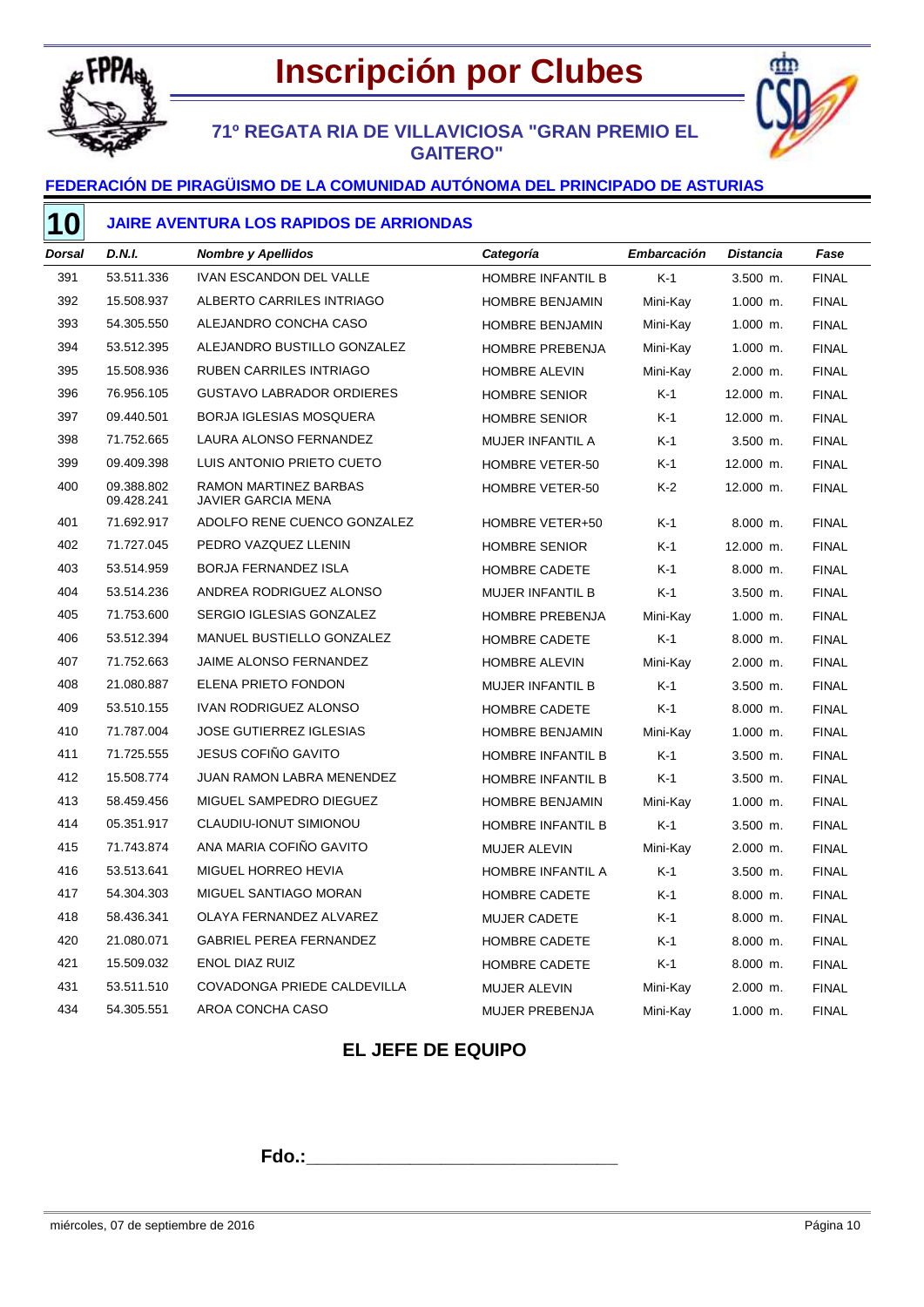



## **71º REGATA RIA DE VILLAVICIOSA "GRAN PREMIO EL GAITERO"**

### **FEDERACIÓN DE PIRAGÜISMO DE LA COMUNIDAD AUTÓNOMA DEL PRINCIPADO DE ASTURIAS**

#### **PIRAGUAS CANGAS AVENTURA - LA LLONGAR**

| <b>Dorsal</b> | D.N.I.     | <b>Nombre y Apellidos</b>        | Categoría                | <b>Embarcación</b> | <b>Distancia</b> | Fase         |
|---------------|------------|----------------------------------|--------------------------|--------------------|------------------|--------------|
| 1067          | 15.508.716 | PEDRO GARCIA OTERO               | <b>HOMBRE CADETE</b>     | $K-1$              | $8.000$ m.       | <b>FINAL</b> |
| 1071          | 15.508.529 | RAMON CUENCO GARCIA              | <b>HOMBRE ALEVIN</b>     | Mini-Kay           | $2.000$ m.       | <b>FINAL</b> |
| 1073          | 15.508.164 | <b>ISIDRO VEGA SOTO</b>          | HOMBRE ALEVIN            | Mini-Kay           | $2.000$ m.       | <b>FINAL</b> |
| 1074          | 21.080.431 | ALEJANDRO TORAÑO HERRERA         | <b>HOMBRE ALEVIN</b>     | Mini-Kay           | $2.000$ m.       | <b>FINAL</b> |
| 1077          | 15.508.920 | <b>XABEL CUADRIELLO MARFIL</b>   | <b>HOMBRE BENJAMIN</b>   | Mini-Kay           | $1.000$ m.       | <b>FINAL</b> |
| 1078          | 15.508.919 | JORGE CUADRIELLO MARFIL          | <b>HOMBRE ALEVIN</b>     | Mini-Kay           | $2.000$ m.       | <b>FINAL</b> |
| 1080          | 71.692.139 | CONSTATINO MIGUEL PEREZ MAURICIO | HOMBRE VETER+50          | $K-1$              | $8.000$ m.       | <b>FINAL</b> |
| 1081          | 21.080.265 | ANGEL FUENTE CARDIN              | <b>HOMBRE INFANTIL B</b> | $K-1$              | $3.500$ m.       | <b>FINAL</b> |
| 1083          | 08.642.789 | SANTIAGO ANDREI SANDRU           | HOMBRE INFANTIL A        | $K-1$              | $3.500$ m.       | <b>FINAL</b> |
| 1084          | 71.787.388 | ANDRES GONZALEZ CARRETERO        | HOMBRE INFANTIL A        | $K-1$              | $3.500$ m.       | <b>FINAL</b> |
| 1086          | 53.512.734 | <b>VICTOR GONZALEZ GUTIERREZ</b> | HOMBRE INFANTIL A        | $K-1$              | $3.500$ m.       | <b>FINAL</b> |
| 1088          | 76.957.915 | ALEJANDRO VEGA SUAREZ            | <b>HOMBRE SENIOR</b>     | $K-1$              | 12.000 m.        | <b>FINAL</b> |
| 1090          | 53.513.502 | YAMIRA ROSETE DEL CORRO          | <b>MUJER INFANTIL B</b>  | K-1                | $3.500$ m.       | <b>FINAL</b> |
| 1091          | 58.457.631 | <b>JESUS LAFUENTE FERNANDEZ</b>  | <b>HOMBRE ALEVIN</b>     | Mini-Kay           | 2.000 m.         | <b>FINAL</b> |
| 1092          | 15.507.434 | ALBERTO FERNANDEZ LOPEZ          | <b>HOMBRE INFANTIL B</b> | $K-1$              | $3.500$ m.       | <b>FINAL</b> |
| 1094          | 71.744.748 | MARTIN ADRIANO BARRENA CAAMAÑO   | <b>HOMBRE ALEVIN</b>     | Mini-Kay           | $2.000$ m.       | <b>FINAL</b> |

## **EL JEFE DE EQUIPO**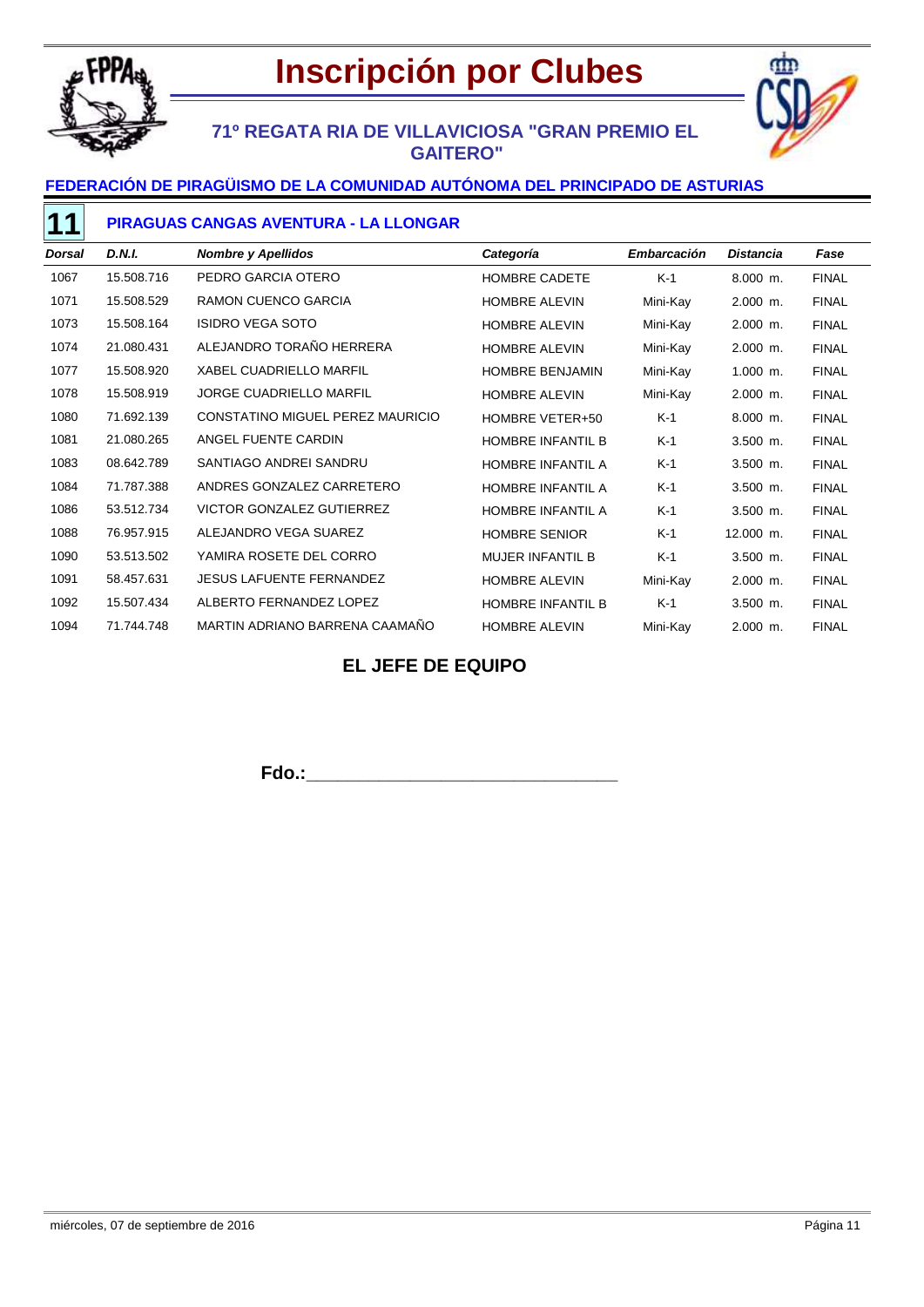



## **71º REGATA RIA DE VILLAVICIOSA "GRAN PREMIO EL GAITERO"**

### **FEDERACIÓN DE PIRAGÜISMO DE LA COMUNIDAD AUTÓNOMA DEL PRINCIPADO DE ASTURIAS**

### **REAL GRUPO DE CULTURA COVADONGA**

| Dorsal | D.N.I.                   | <b>Nombre y Apellidos</b>                               | Categoría                | Embarcación | Distancia  | Fase         |
|--------|--------------------------|---------------------------------------------------------|--------------------------|-------------|------------|--------------|
| 0      | 58.431.782               | LUCAS GRANDA BRAÑA                                      | HOMBRE INFANTIL B        | $C-1$       | $3.500$ m. | <b>FINAL</b> |
| 0      | 53.774.295               | PABLO MARTINO DE LA PARTE                               | HOMBRE INFANTIL B        | K-1         | $3.500$ m. | <b>FINAL</b> |
| 888    | 53.778.543               | <b>FRANCISCO OVIES GUTIERREZ</b>                        | HOMBRE INFANTIL A        | K-1         | $3.500$ m. | <b>FINAL</b> |
| 889    | 58.438.036               | <b>CESAR INFIESTA CAICOYA</b>                           | HOMBRE INFANTIL A        | K-1         | $3.500$ m. | <b>FINAL</b> |
| 891    | 47.258.006               | OLIVER TAMAME FERNANDEZ                                 | HOMBRE INFANTIL A        | $C-1$       | $3.500$ m. | <b>FINAL</b> |
| 892    | 58.458.437               | PABLO FERNANDEZ LAGO                                    | HOMBRE INFANTIL A        | $C-1$       | $3.500$ m. | <b>FINAL</b> |
| 897    | 53.775.765               | JOSE ANTONIO GONZALEZ DEL DAMPO VILLA HOMBRE INFANTIL A |                          | $C-1$       | $3.500$ m. | <b>FINAL</b> |
| 900    | 58.436.028               | <b>JANEL CUESTA MARTINEZ</b>                            | <b>HOMBRE BENJAMIN</b>   | Mini-Kay    | $1.000$ m. | <b>FINAL</b> |
| 901    | 58.441.691               | MARINA ESCUDERO ORDIZ                                   | MUJER PREBENJA           | Mini-Kay    | $1.000$ m. | <b>FINAL</b> |
| 907    | 53.678.769               | EVA ALVAREZ INDA                                        | MUJER INFANTIL A         | $C-1$       | 3.500 m.   | <b>FINAL</b> |
| 908    | 58.434.031               | CARLOS FERNÁNDEZ COQUE                                  | HOMBRE INFANTIL B        | K-1         | $3.500$ m. | <b>FINAL</b> |
| 912    | 58.440.949               | DAVID GARCIA-ORDAS HIDALGO                              | HOMBRE INFANTIL B        | K-1         | $3.500$ m. | <b>FINAL</b> |
| 913    | 58.440.144               | ADRIAN IGLESIAS GONZALEZ                                | HOMBRE INFANTIL B        | K-1         | $3.500$ m. | <b>FINAL</b> |
| 914    | 58.431.784               | NICOLAS GRANDA BRANA                                    | <b>HOMBRE INFANTIL B</b> | $C-1$       | 3.500 m.   | <b>FINAL</b> |
| 923    | 58.441.701               | <b>BEATRIZ PEREZ ROQUE</b>                              | <b>MUJER INFANTIL B</b>  | K-1         | $3.500$ m. | <b>FINAL</b> |
| 926    | 58.432.258               | ALEJANDRO LOBO GARCIA                                   | <b>HOMBRE ALEVIN</b>     | Mini-Kay    | $2.000$ m. | <b>FINAL</b> |
| 927    | 58.459.158               | DANIEL ESTEBANEZ SANTIAGO                               | <b>HOMBRE ALEVIN</b>     | Mini-Kay    | $2.000$ m. | <b>FINAL</b> |
| 928    | 10.876.956<br>10.886.279 | ALVARO GALLINAL COLAO<br><b>IVAN DE QUEVEDO GARCIA</b>  | <b>HOMBRE VETER-50</b>   | $K-2$       | 12.000 m.  | <b>FINAL</b> |
| 929    | 58.440.950               | <b>JAIME GARCIA-ORDAS HIDALGO</b>                       | <b>HOMBRE ALEVIN</b>     | Mini-Kay    | $2.000$ m. | <b>FINAL</b> |
| 931    | 53.779.336               | <b>IGNACIO PAREDES VERGARA</b>                          | <b>HOMBRE ALEVIN</b>     | Mini-Kay    | $2.000$ m. | <b>FINAL</b> |
| 932    | 53.779.322               | ALEJANDRO ABEL ACON                                     | <b>HOMBRE ALEVIN</b>     | Mini-Kay    | $2.000$ m. | <b>FINAL</b> |
| 933    | 58.443.772               | ALEJANDRO LLANEZA SANCHEZ-MIGALLON                      | <b>HOMBRE ALEVIN</b>     | Mini-Kay    | $2.000$ m. | <b>FINAL</b> |
| 934    | 53.774.952               | BRUNO VALDERREY ALONSO                                  | <b>HOMBRE ALEVIN</b>     | Mini-Kay    | 2.000 m.   | <b>FINAL</b> |
| 941    | 58.470.696               | DANIEL MEANA GUTIERREZ                                  | <b>HOMBRE ALEVIN</b>     | Mini-Kay    | $2.000$ m. | <b>FINAL</b> |
| 943    | 53.777.884               | PELAYO MONASTERIO SANCHEZ                               | <b>HOMBRE ALEVIN</b>     | Mini-Kay    | $2.000$ m. | <b>FINAL</b> |
| 944    | 53.776.133               | PELAYO RIESTRA DE LA RIVA                               | <b>HOMBRE ALEVIN</b>     | Mini-Kay    | $2.000$ m. | <b>FINAL</b> |
| 945    | 58.439.510               | PABLO RODRIGUEZ SUAREZ                                  | <b>HOMBRE ALEVIN</b>     | Mini-Kay    | $2.000$ m. | <b>FINAL</b> |
| 947    | 53.779.069               | MIGUEL FOLGUERAS BARTHE                                 | <b>HOMBRE ALEVIN</b>     | Mini-Kay    | $2.000$ m. | <b>FINAL</b> |
| 950    | 53.783.681               | MARIA PARAJA FERNANDEZ                                  | MUJER ALEVIN             | Mini-Kay    | 2.000 m.   | <b>FINAL</b> |
| 952    | 53.779.070               | SARA FOLGUERAS BARTHE                                   | MUJER ALEVIN             | Mini-Kay    | 2.000 m.   | <b>FINAL</b> |
| 955    | 53.775.766               | COVADONGA GONZALEZ DEL CAMPO VILLAM                     | MUJER ALEVIN             | Mini-Kay    | 2.000 m.   | <b>FINAL</b> |
| 957    | 71.978.335               | CARMEN DIAZ-FAES CACHERO                                | MUJER ALEVIN             | Mini-Kay    | 2.000 m.   | <b>FINAL</b> |
| 958    | 53.775.574               | CARMEN VALDERREY MORILLA                                | <b>MUJER ALEVIN</b>      | Mini-Kay    | $2.000$ m. | <b>FINAL</b> |
| 959    | 58.461.457               | SAUL ALVAREZ SUAREZ                                     | HOMBRE BENJAMIN          | Mini-Kay    | $1.000$ m. | <b>FINAL</b> |
| 960    | 58.445.887               | RUBEN ESCUDERO ORDIZ                                    | HOMBRE BENJAMIN          | Mini-Kay    | 1.000 m.   | <b>FINAL</b> |
| 961    | 71.978.337               | ALVARO DIAZ-FAES CACHERO                                | HOMBRE BENJAMIN          | Mini-Kay    | $1.000$ m. | <b>FINAL</b> |
| 962    | 58.435.541               | ANDRES PALOMO MORENO                                    | HOMBRE PREBENJA          | Mini-Kay    | 1.000 m.   | <b>FINAL</b> |
| 963    | 53.777.385               | DIMAS ALONSO CANGA                                      | HOMBRE BENJAMIN          | Mini-Kay    | $1.000$ m. | <b>FINAL</b> |
| 964    | 53.776.901               | SOFIA TAMAME FERNANDEZ                                  | MUJER BENJAMIN           | Mini-Kay    | 1.000 m.   | <b>FINAL</b> |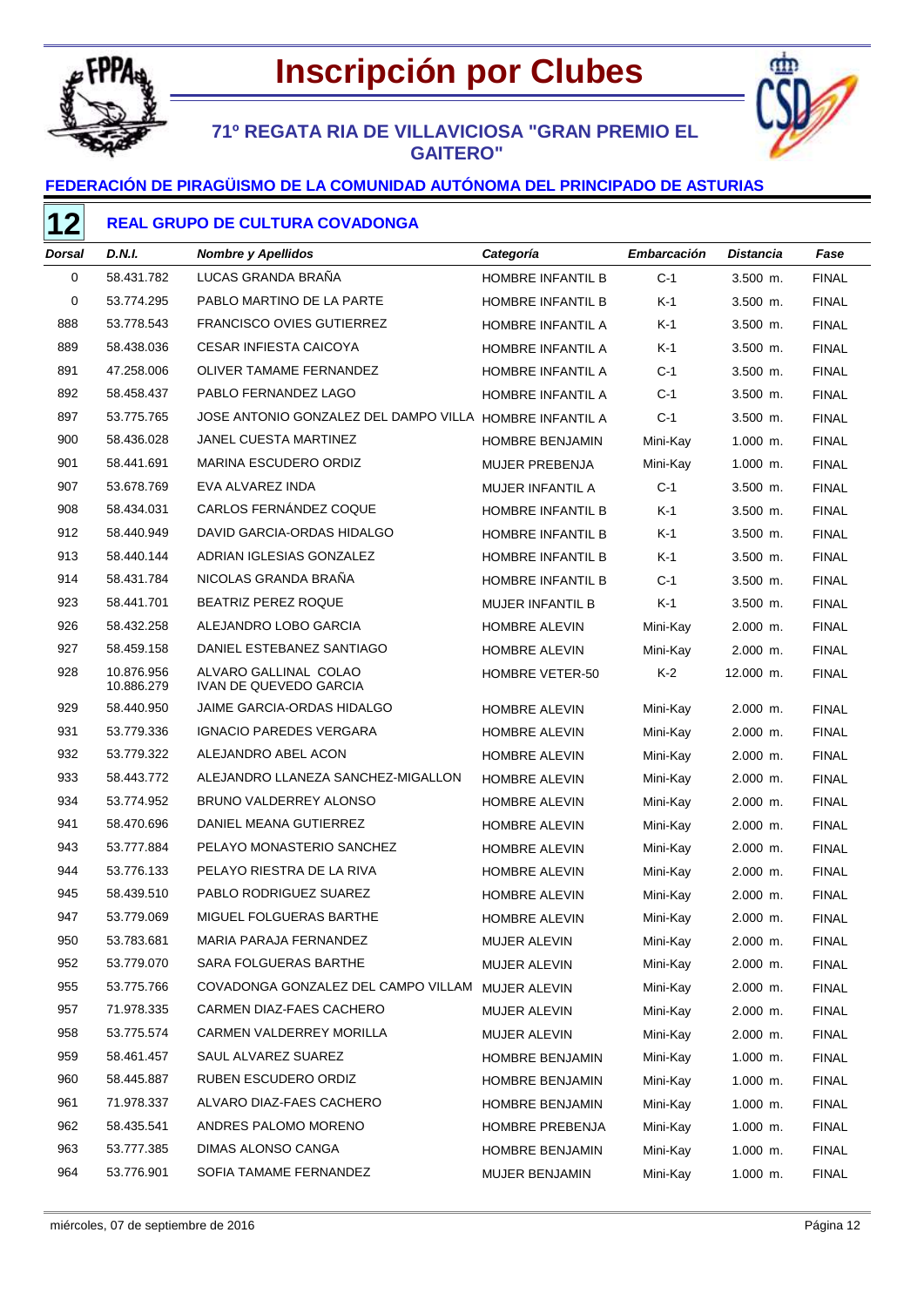



### **71º REGATA RIA DE VILLAVICIOSA "GRAN PREMIO EL GAITERO"**

| 965 | 53.776.987 | ELENA FANEGO FERNANDEZ     | MUJER BENJAMIN         | Mini-Kay | $1.000$ m. | FINAL        |
|-----|------------|----------------------------|------------------------|----------|------------|--------------|
| 966 | 58.439.613 | <b>HENAR SUAREZ VALDES</b> | MUJER BENJAMIN         | Mini-Kay | $1.000$ m. | FINAL        |
| 968 | 53.777.885 | CARMEN MONASTERIO SANCHEZ  | MUJER BENJAMIN         | Mini-Kav | $1.000$ m. | <b>FINAL</b> |
| 969 | 10.848.647 | ADRIAN ALVAREZ SUAREZ      | <b>HOMBRE PREBENJA</b> | Mini-Kav | $1.000$ m. | <b>FINAL</b> |

## **EL JEFE DE EQUIPO**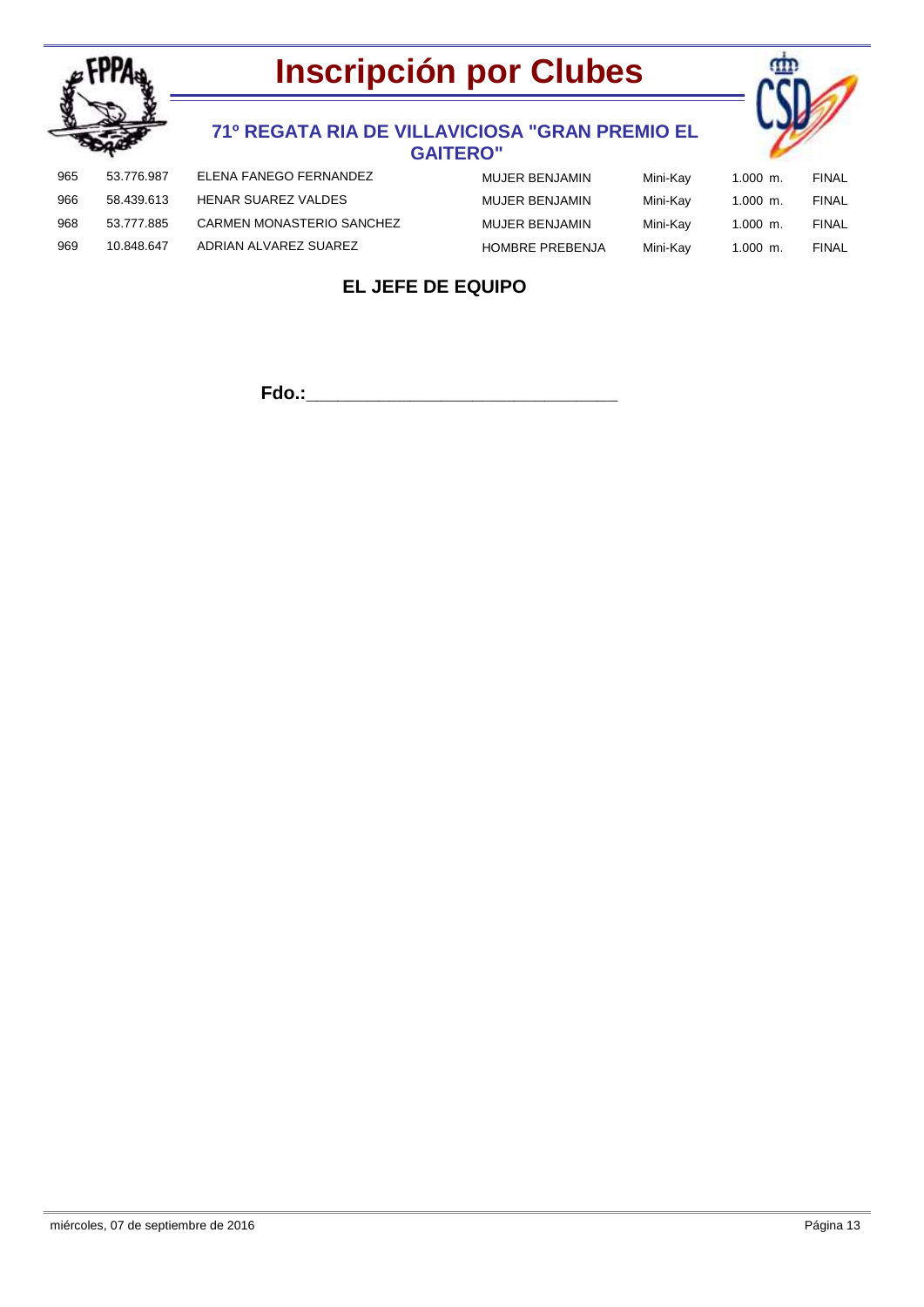



## **71º REGATA RIA DE VILLAVICIOSA "GRAN PREMIO EL GAITERO"**

### **FEDERACIÓN DE PIRAGÜISMO DE LA COMUNIDAD AUTÓNOMA DEL PRINCIPADO DE ASTURIAS**

#### **S.D. GAUZON - CABO PEÑES 13**

| Dorsal | D.N.I.     | <b>Nombre y Apellidos</b>  | Categoría            | Embarcación | <b>Distancia</b> | Fase         |
|--------|------------|----------------------------|----------------------|-------------|------------------|--------------|
| 1024   | 71.967.146 | PELAYO GARCIA COVIELLA     | <b>HOMBRE CADETE</b> | $K-1$       | $8.000$ m.       | <b>FINAL</b> |
| 1057   | 71.888.906 | RODRIGO SANCHEZ COALLA     | <b>HOMBRE SENIOR</b> | $K-1$       | $12.000$ m.      | <b>FINAL</b> |
| 1058   | 71.967.887 | DIEGO MARTINEZ ALBUQUERQUE | <b>HOMBRE SUB23</b>  | $K-1$       | $12.000$ m.      | <b>FINAL</b> |
| 1064   | 71.908.264 | ALBERTO DE LA VEGA VIÑA    | <b>HOMBRE CADETE</b> | $K-1$       | $8.000$ m.       | <b>FINAL</b> |

## **EL JEFE DE EQUIPO**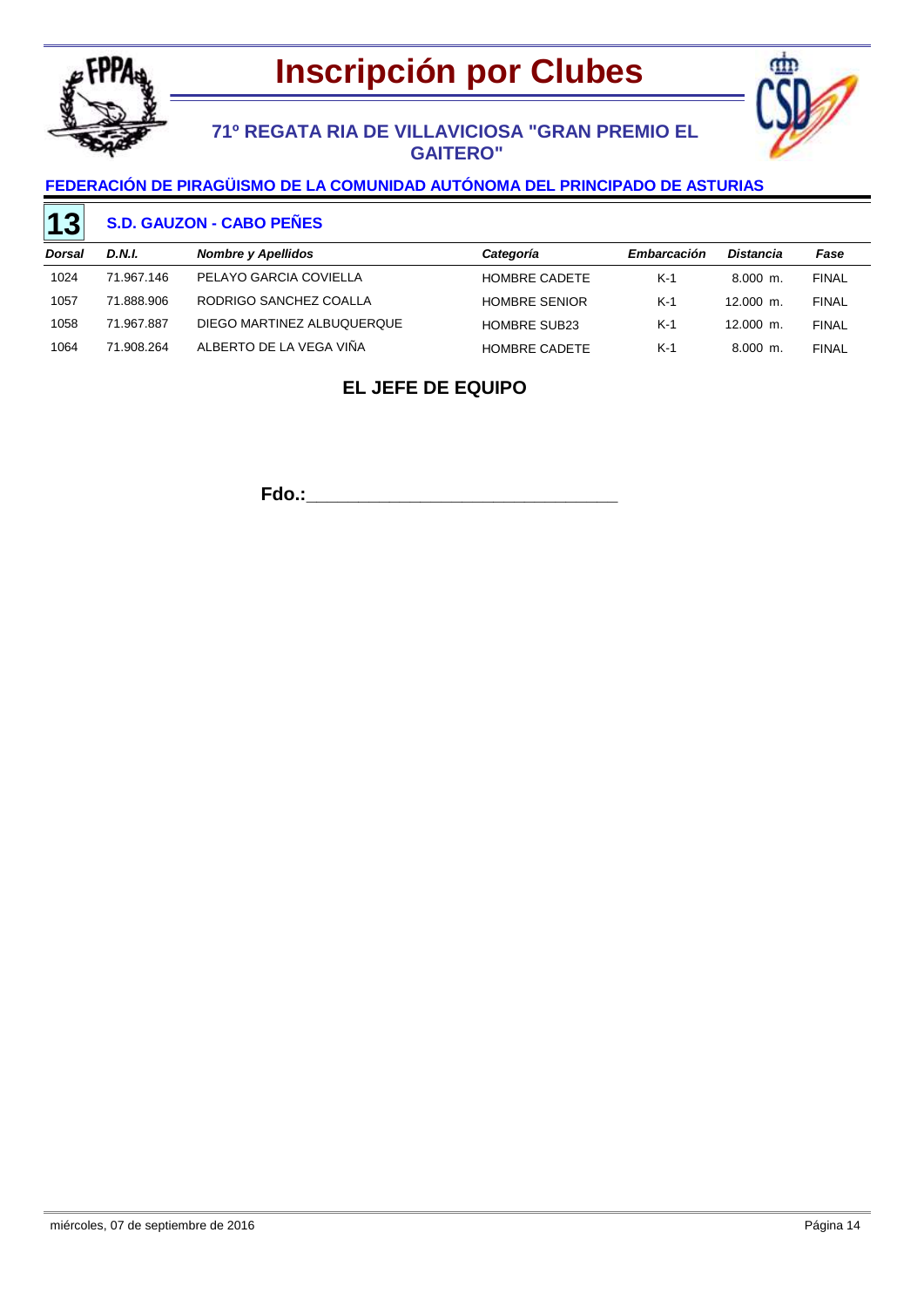

# **Inscripción por Clubes**

## **71º REGATA RIA DE VILLAVICIOSA "GRAN PREMIO EL GAITERO"**



### **PIRAGUISMO EL SELLA - CERAMICA DE LLOVIO**

| Dorsal | <b>D.N.I.</b> | <b>Nombre y Apellidos</b>        | Categoría              | <b>Embarcación</b> | <b>Distancia</b> | Fase         |
|--------|---------------|----------------------------------|------------------------|--------------------|------------------|--------------|
| 98     | 21.081.393    | OSCAR CUESTA PRIETO              | HOMBRE BENJAMIN        | Mini-Kay           | $1.000$ m.       | <b>FINAL</b> |
| 100    | 21.080.739    | FRANCISCO JOSE FERNANDEZ FOUBELO | <b>HOMBRE BENJAMIN</b> | Mini-Kay           | $1.000$ m.       | <b>FINAL</b> |
| 102    | 71.790.078    | RICARDO GARCIA FERNANDEZ         | HOMBRE INFANTIL A      | $K-1$              | 3.500 m.         | <b>FINAL</b> |
| 103    | 15.508.038    | ALEJANDRO OTERO CUERVO           | <b>HOMBRE ALEVIN</b>   | Mini-Kay           | 2.000 m.         | <b>FINAL</b> |
| 104    | 53.505.133    | <b>EMILIO LLAMEDO IGLESIAS</b>   | <b>HOMBRE SENIOR</b>   | $K-1$              | 12.000 m.        | <b>FINAL</b> |
| 107    | 21.080.051    | RAFAEL LOZANO ALONSO             | <b>HOMBRE ALEVIN</b>   | Mini-Kay           | $2.000$ m.       | <b>FINAL</b> |
| 111    | 71.787.784    | ALVARO FERNANDEZ GONZALEZ        | HOMBRE INFANTIL A      | $K-1$              | 3.500 m.         | <b>FINAL</b> |
| 112    | 52.617.439    | MIGUEL CUETO SOTO                | HOMBRE PREBENJA        | Mini-Kay           | $1.000$ m.       | <b>FINAL</b> |
| 113    | 15.508.347    | ADRIAN DIEGO GARCIA              | HOMBRE INFANTIL A      | $K-1$              | 3.500 m.         | <b>FINAL</b> |
| 114    | 15.508.871    | <b>HUGO BUSTO CUERVO</b>         | <b>HOMBRE BENJAMIN</b> | Mini-Kay           | $1.000$ m.       | <b>FINAL</b> |
| 115    | 21.080.094    | <b>FERNANDO GARCIA SILVA</b>     | <b>HOMBRE ALEVIN</b>   | Mini-Kay           | 2.000 m.         | <b>FINAL</b> |
| 116    | 71.803.924    | <b>SERGIO CAPIN BOUZAN</b>       | HOMBRE PREBENJA        | Mini-Kay           | $1.000$ m.       | <b>FINAL</b> |
| 117    | 21.080.675    | <b>JUAN ALONSO SANCHEZ</b>       | HOMBRE INFANTIL A      | $K-1$              | 3.500 m.         | <b>FINAL</b> |
| 118    | 71.807.311    | JAVIER CUETO ALVAREZ             | HOMBRE CADETE          | $K-1$              | 8.000 m.         | <b>FINAL</b> |
| 119    | 21.080.669    | <b>FELIX DOSAL ARDUENGO</b>      | HOMBRE INFANTIL A      | $K-1$              | 3.500 m.         | <b>FINAL</b> |
| 120    | 71.740.245    | <b>HUGO CUETO CORO</b>           | HOMBRE CADETE          | $K-1$              | 8.000 m.         | <b>FINAL</b> |
| 121    | 21.080.052    | ANGELA LOZANO ALONSO             | <b>MUJER BENJAMIN</b>  | Mini-Kay           | $1.000$ m.       | <b>FINAL</b> |
| 123    | 21.081.072    | CELIA LLERA SERRANO              | MUJER BENJAMIN         | Mini-Kay           | $1.000$ m.       | <b>FINAL</b> |
| 124    | 15.507.737    | MARTIN DEL RIO ALVAREZ           | HOMBRE INFANTIL A      | $K-1$              | 3.500 m.         | <b>FINAL</b> |
| 125    | 15.507.599    | <b>OSCAR RIVERO GUTIERREZ</b>    | <b>HOMBRE ALEVIN</b>   | Mini-Kay           | 2.000 m.         | <b>FINAL</b> |
| 126    | 21.081.071    | ALBERTO LLERA SERRANO            | HOMBRE INFANTIL A      | $K-1$              | 3.500 m.         | <b>FINAL</b> |
| 133    | 53.512.353    | <b>RAUL SEDES PRIETO</b>         | <b>HOMBRE ALEVIN</b>   | Mini-Kay           | 2.000 m.         | <b>FINAL</b> |
| 135    | 72.264.770    | PABLO SANCHEZ NORIEGA            | HOMBRE BENJAMIN        | Mini-Kay           | 1.000 m.         | <b>FINAL</b> |

## **EL JEFE DE EQUIPO**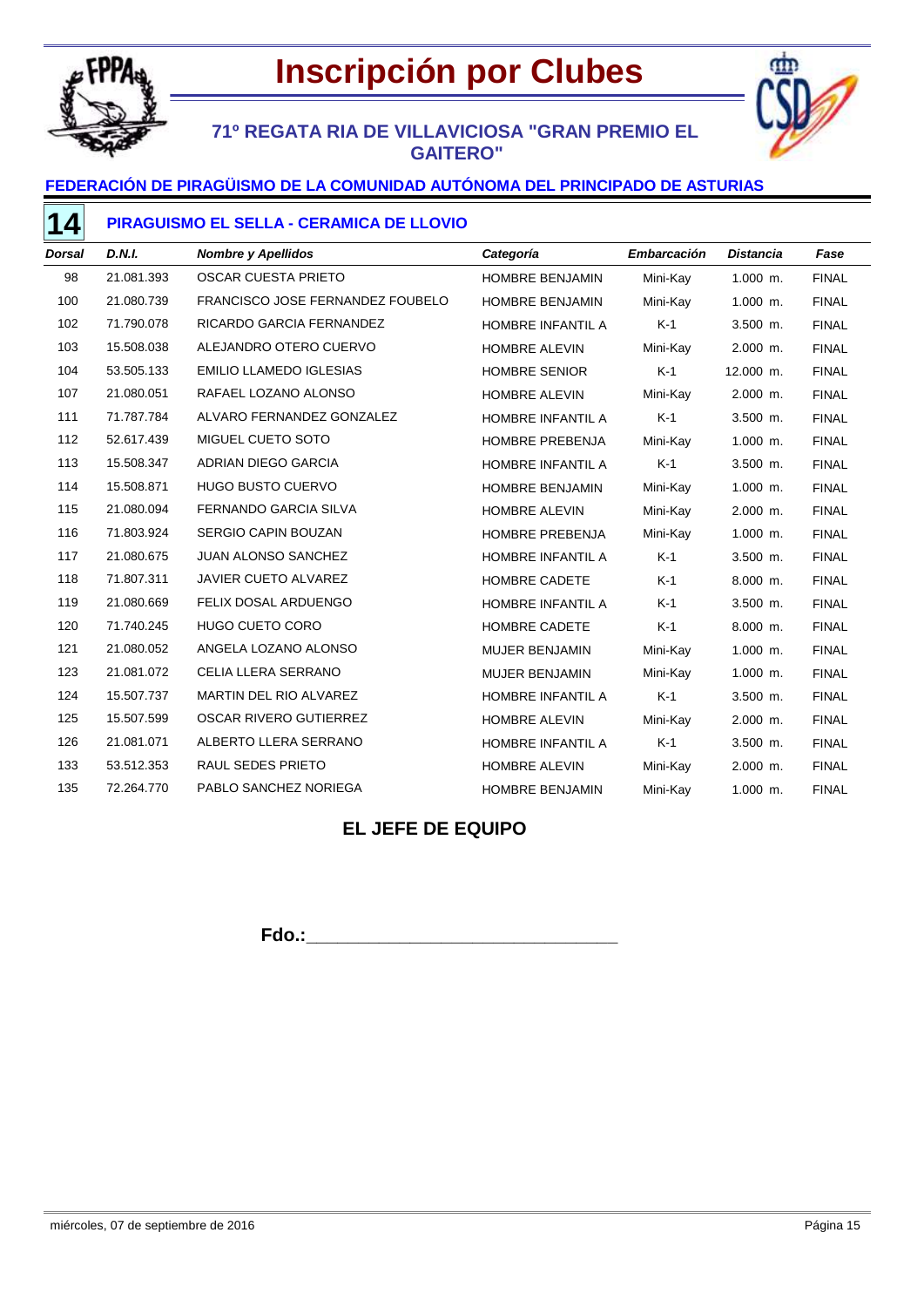



## **71º REGATA RIA DE VILLAVICIOSA "GRAN PREMIO EL GAITERO"**

### **FEDERACIÓN DE PIRAGÜISMO DE LA COMUNIDAD AUTÓNOMA DE CASTILLA Y LEÓN**

#### **PALENTINO LURPELAN 15**

| Dorsal | D.N.I.                   | <b>Nombre y Apellidos</b>                          | Categoría            | Embarcación | Distancia   | Fase         |
|--------|--------------------------|----------------------------------------------------|----------------------|-------------|-------------|--------------|
|        | 71.928.347               | ALVARO DOMINGO MEDINA                              | HOMBRE VETER-50      | K-1         | $12.000$ m. | <b>FINAL</b> |
|        | 12.760.828<br>12.768.763 | MARCO A. SANTOS GARCIA<br>DAVID MACHADO HERREZUELO | <b>HOMBRE SENIOR</b> | $K-2$       | 12.000 m.   | <b>FINAL</b> |

## **EL JEFE DE EQUIPO**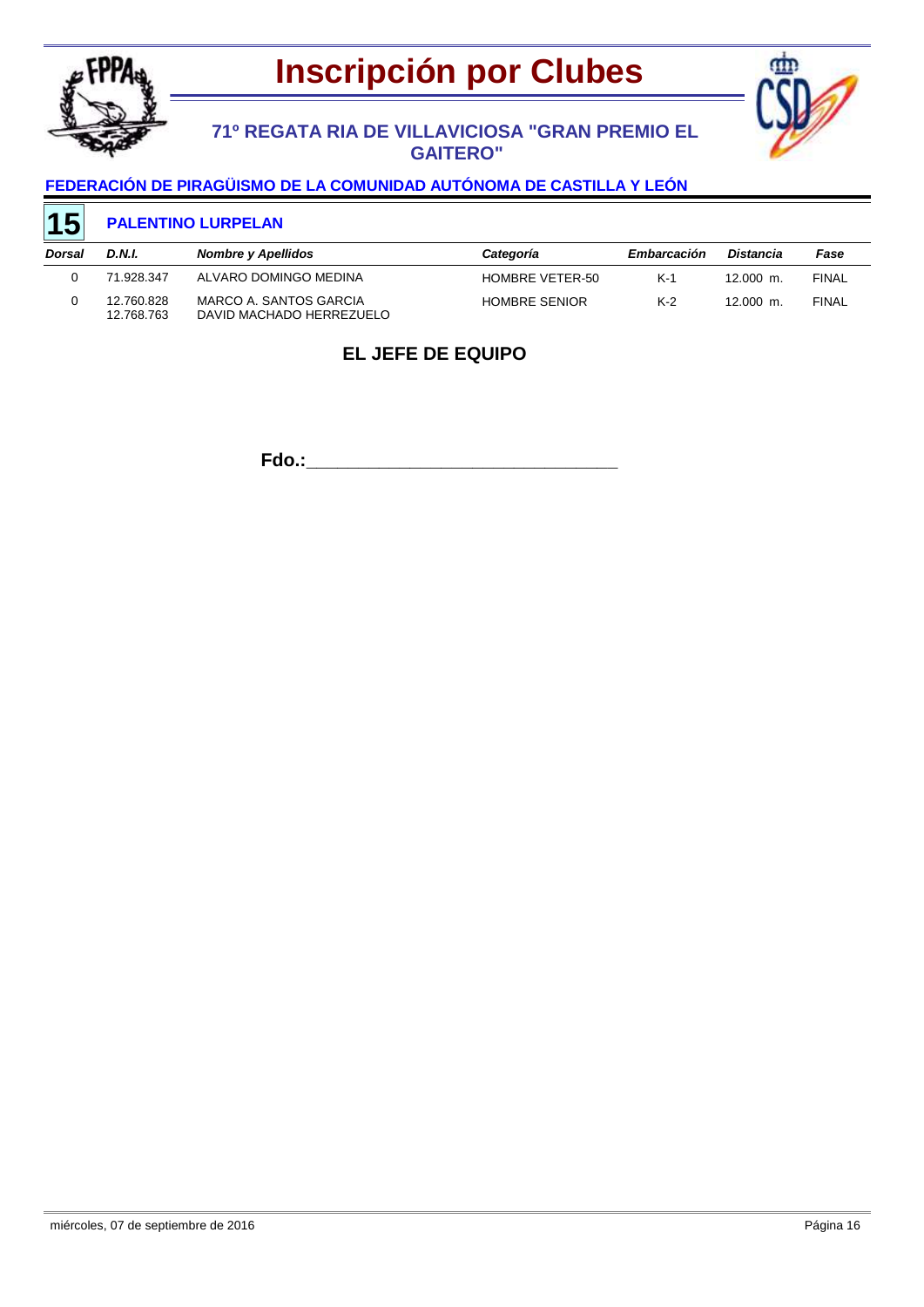

## **71º REGATA RIA DE VILLAVICIOSA "GRAN PREMIO EL GAITERO"**



# **FEDERACIÓN DE PIRAGÜISMO DE LA COMUNIDAD AUTÓNOMA DE CASTILLA Y LEÓN**

| <b>16</b>     |            | <b>FUENTES CARRIONAS</b>  |                      |             |            |              |
|---------------|------------|---------------------------|----------------------|-------------|------------|--------------|
| <b>Dorsal</b> | D.N.I.     | Nombre y Apellidos        | Categoría            | Embarcación | Distancia  | Fase         |
|               | 12.749.623 | JULIO CESAR SANTOS GARCIA | <b>HOMBRE SENIOR</b> | C-1         | $8.000$ m. | <b>FINAL</b> |

## **EL JEFE DE EQUIPO**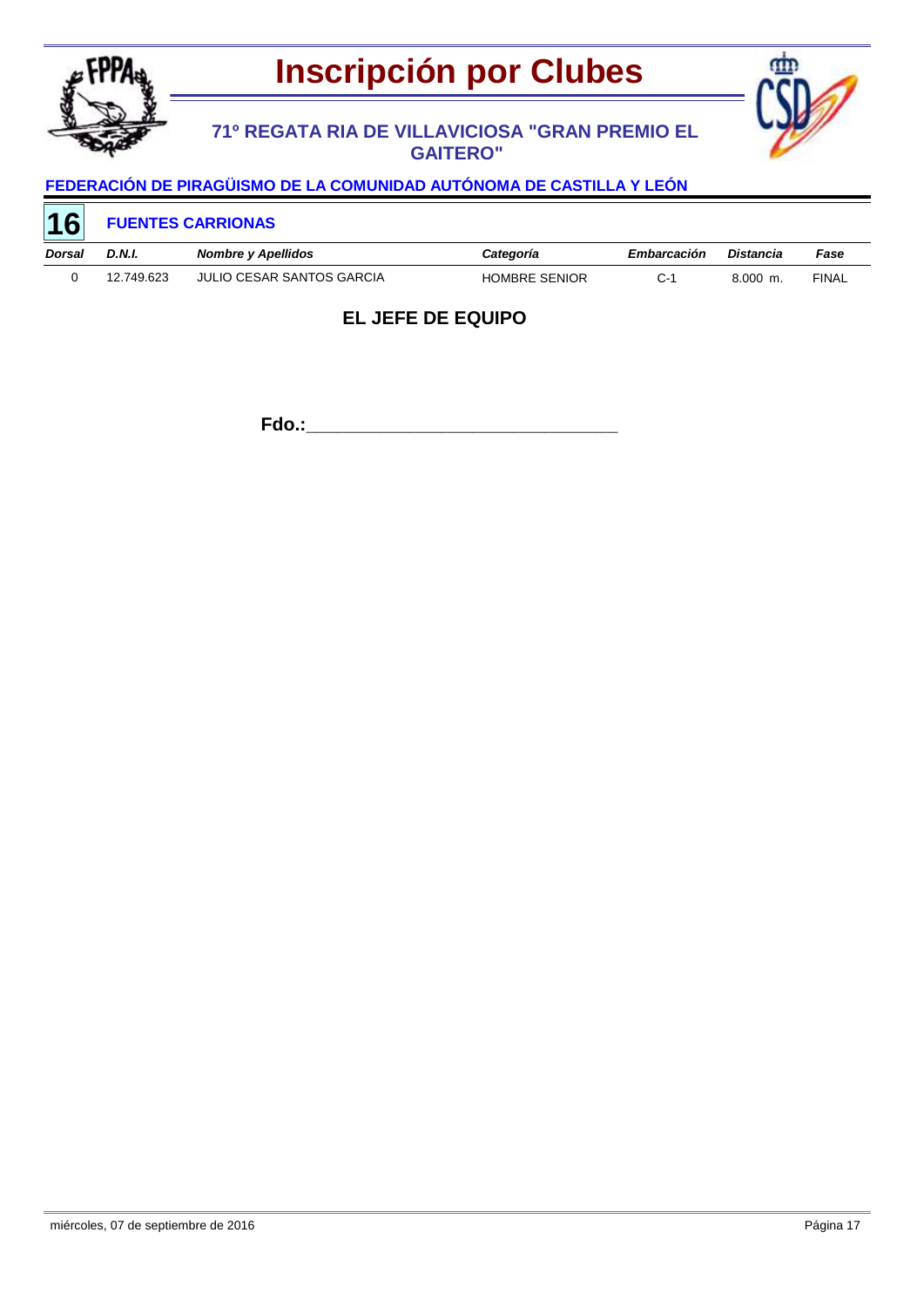



## **71º REGATA RIA DE VILLAVICIOSA "GRAN PREMIO EL GAITERO"**

### **FEDERACIÓN DE PIRAGÜISMO DE LA COMUNIDAD AUTÓNOMA DEL PRINCIPADO DE ASTURIAS**

#### **CLUB KAYAK SIERO**

| <b>Dorsal</b> | <b>D.N.I.</b> | <b>Nombre y Apellidos</b>         | Categoría                | Embarcación | <b>Distancia</b> | Fase         |
|---------------|---------------|-----------------------------------|--------------------------|-------------|------------------|--------------|
| 167           | 53.512.764    | RAMON SUAREZ DEL CUETO            | HOMBRE INFANTIL A        | $K-1$       | $3.500$ m.       | <b>FINAL</b> |
| 168           | 00.069.330    | <b>LEA ORSETTIG HUGUET</b>        | <b>MUJER INFANTIL A</b>  | $K-1$       | $3.500$ m.       | <b>FINAL</b> |
| 169           | 09.419.840    | SIMON GRANDA FAYA                 | <b>MUJER INFANTIL A</b>  | $K-1$       | $3.500$ m.       | <b>FINAL</b> |
| 170           | 53.512.992    | LUIS INFANZON DOMINGUEZ           | <b>HOMBRE INFANTIL B</b> | $K-1$       | $3.500$ m.       | <b>FINAL</b> |
| 171           | 71.904.462    | DANIEL FERNANDEZ MARTINEZ         | HOMBRE ALEVIN            | Mini-Kay    | $2.000$ m.       | <b>FINAL</b> |
| 172           | 71.726.937    | <b>JUAN ROSETE DIAZ</b>           | <b>HOMBRE CADETE</b>     | $K-1$       | $8.000$ m.       | <b>FINAL</b> |
| 173           | 71.904.461    | DIEGO FERNANDEZ MARTINEZ          | <b>HOMBRE CADETE</b>     | K-1         | $8.000$ m.       | <b>FINAL</b> |
| 174           | 53.512.961    | <b>CARLOS CIFUENTES RODRIGUEZ</b> | <b>HOMBRE BENJAMIN</b>   | Mini-Kay    | $1.000$ m.       | <b>FINAL</b> |
| 175           | 53.512.960    | ALVARO CIFUENTES RODRIGUEZ        | <b>HOMBRE INFANTIL B</b> | $K-1$       | $3.500$ m.       | <b>FINAL</b> |
| 176           | 54.305.041    | PEDRO FERNANDEZ MENDEZ            | HOMBRE INFANTIL A        | K-1         | $3.500$ m.       | <b>FINAL</b> |
| 177           | 53.512.456    | DIEGO SANCHEZ NOSTI               | <b>HOMBRE CADETE</b>     | $K-1$       | $8.000$ m.       | <b>FINAL</b> |
| 178           | 53.512.099    | <b>CESAR SUAREZ NOVAL</b>         | HOMBRE CADETE            | K-1         | $8.000$ m.       | <b>FINAL</b> |
| 179           | 53.512.765    | LUCIA SUAREZ DEL CUETO            | <b>HOMBRE CADETE</b>     | $K-1$       | 8.000 m.         | <b>FINAL</b> |
| 180           | 71.744.736    | SOFIA ARAUJO CANTO                | <b>MUJER CADETE</b>      | $K-1$       | $8.000$ m.       | <b>FINAL</b> |
| 181           | 52.615.255    | AMADOR FIGAREDO FERNANDEZ         | <b>HOMBRE VETER-50</b>   | $K-1$       | 12.000 m.        | <b>FINAL</b> |
| 182           | 76.963.253    | ADRIAN PANTIGA MOLLEDA            | <b>HOMBRE SENIOR</b>     | $K-1$       | 12.000 m.        | <b>FINAL</b> |

## **EL JEFE DE EQUIPO**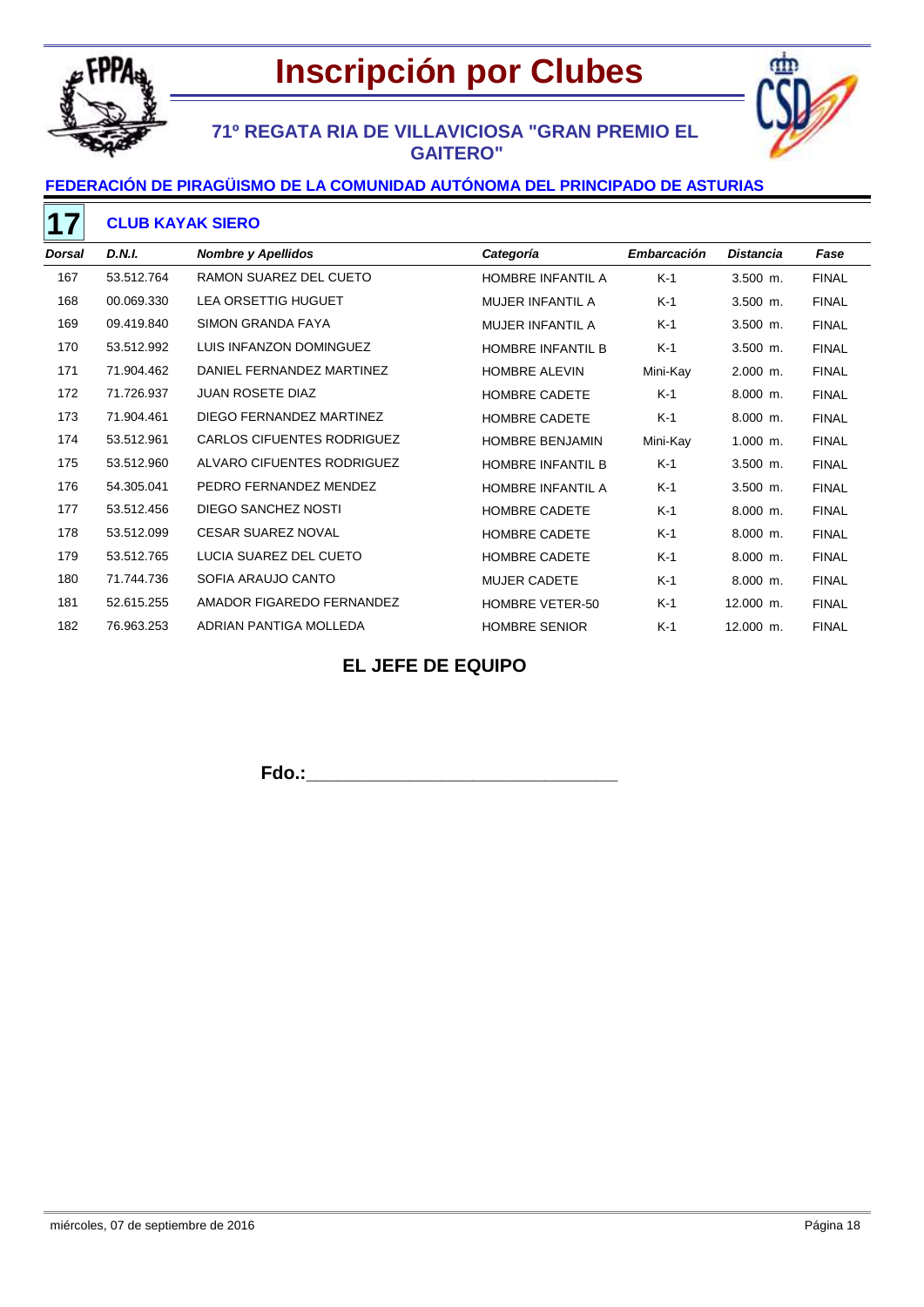

## **71º REGATA RIA DE VILLAVICIOSA "GRAN PREMIO EL GAITERO"**



# **FEDERACIÓN DE PIRAGÜISMO DE LA COMUNIDAD AUTÓNOMA DE CASTILLA Y LEÓN**

| 18     | <b>KAYAK PICO AZUL</b> |                           |                 |             |            |              |
|--------|------------------------|---------------------------|-----------------|-------------|------------|--------------|
| Dorsal | D.N.I.                 | <b>Nombre y Apellidos</b> | Categoría       | Embarcación | Distancia  | Fase         |
|        | 09.706.570             | DOMINGO FALAGAN DEL RIO   | HOMBRE VETER+50 | $K-1$       | $8.000$ m. | <b>FINAL</b> |

## **EL JEFE DE EQUIPO**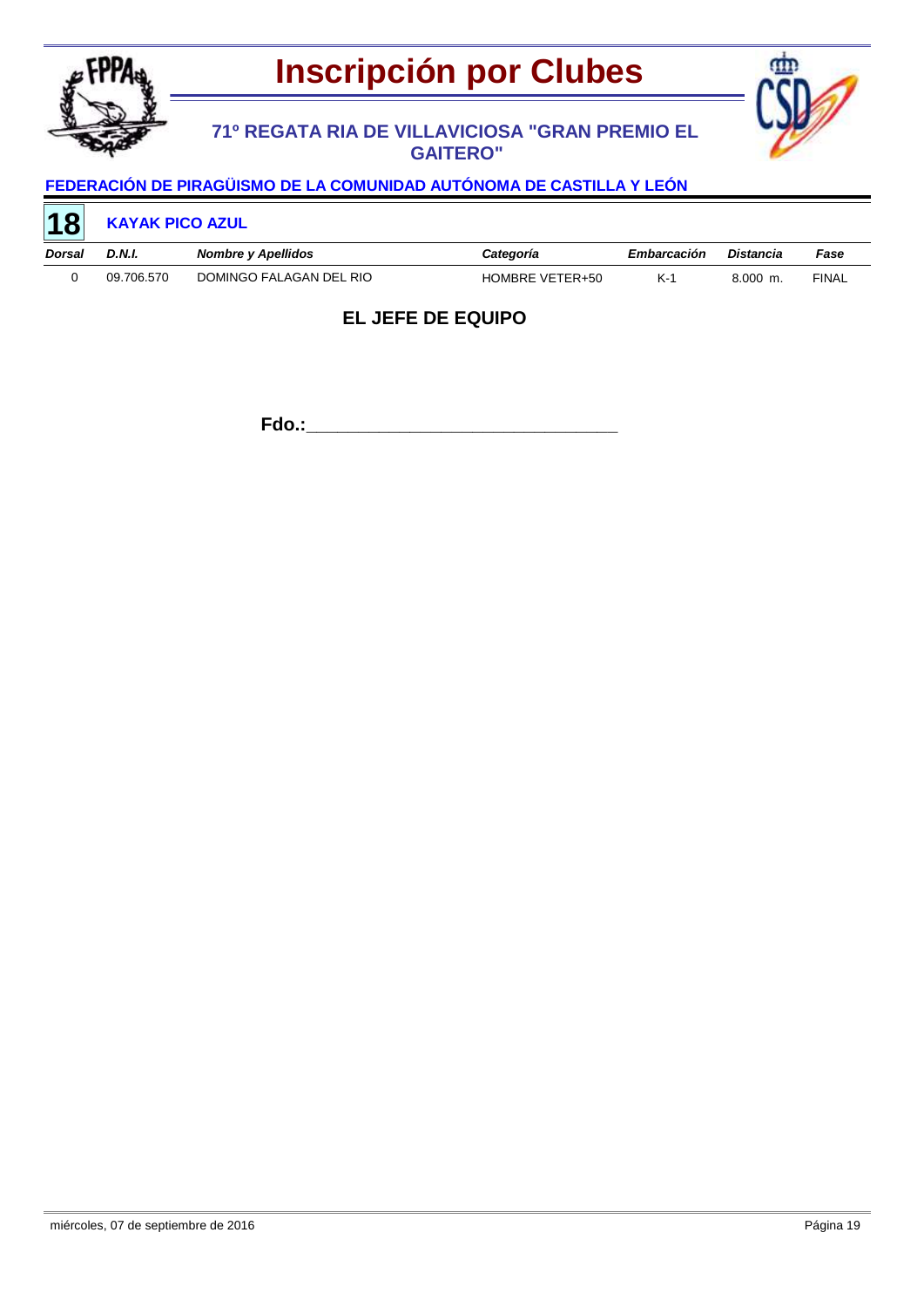

# **Inscripción por Clubes**

## **71º REGATA RIA DE VILLAVICIOSA "GRAN PREMIO EL GAITERO"**



## **FEDERACIÓN DE PIRAGÜISMO DE LA COMUNIDAD AUTÓNOMA DEL PRINCIPADO DE ASTURIAS**

### **SOCIEDAD CULTURAL Y DEPORTIVA RIBADESELLA**

| <b>Dorsal</b> | <b>D.N.I.</b>            | <b>Nombre y Apellidos</b>                                 | Categoría                | <b>Embarcación</b> | <b>Distancia</b> | Fase         |
|---------------|--------------------------|-----------------------------------------------------------|--------------------------|--------------------|------------------|--------------|
| 971           | 71.742.616               | DANIEL BODE RIESTRA                                       | <b>HOMBRE BENJAMIN</b>   | Mini-Kay           | $1.000$ m.       | <b>FINAL</b> |
| 972           | 71.692.642               | SIGIFREDO SOMOANO SANCHEZ                                 | HOMBRE VETER+50          | $K-1$              | $8.000$ m.       | <b>FINAL</b> |
| 973           | 53.511.079               | <b>JOSE ALVAREZ NOSTI</b>                                 | <b>HOMBRE INFANTIL B</b> | $K-1$              | $3.500$ m.       | <b>FINAL</b> |
| 974           | 15.508.967               | <b>MARIA SUCO CUESTA</b>                                  | <b>MUJER ALEVIN</b>      | Mini-Kay           | 2.000 m.         | <b>FINAL</b> |
| 975           | 71.740.628               | <b>FRANCISCO MAYA MARTINEZ</b>                            | <b>HOMBRE SUB23</b>      | $K-1$              | 12.000 m.        | <b>FINAL</b> |
| 977           | 71.699.315<br>10.787.287 | <b>HUMBERTO MANJON VEGA</b><br>JOSE ANTONIO NACHON PELAEZ | HOMBRE VETER+50          | $K-2$              | $8.000$ m.       | <b>FINAL</b> |
| 978           | 21.080.057               | ANGELA LLANO DIAZ                                         | <b>MUJER BENJAMIN</b>    | Mini-Kay           | $1.000$ m.       | <b>FINAL</b> |
| 980           | 71.740.951               | <b>MARTA BARBAS ROMAN</b>                                 | <b>MUJER BENJAMIN</b>    | Mini-Kay           | $1.000$ m.       | <b>FINAL</b> |
| 987           | 53.505.491               | DIEGO SUAREZ DIAZ                                         | <b>HOMBRE SENIOR</b>     | $C-1$              | $8.000$ m.       | <b>FINAL</b> |
| 991           | 71.652.835               | PEDRO GUTIERREZ ALVAREZ                                   | <b>HOMBRE SENIOR</b>     | $K-1$              | 12.000 m.        | <b>FINAL</b> |
| 993           | 15.508.963               | PABLO ROZA FONTICIELLA                                    | <b>HOMBRE CADETE</b>     | $K-1$              | $8.000$ m.       | <b>FINAL</b> |
| 996           | 71.748.119               | LUIS IGLESIAS DIAZ                                        | <b>HOMBRE JUVENIL</b>    | $K-1$              | 12.000 m.        | <b>FINAL</b> |
| 996           | 71.733.163               | <b>OSCAR CUESTA OVES</b>                                  | <b>HOMBRE ALEVIN</b>     | Mini-Kay           | 2.000 m.         | <b>FINAL</b> |
| 996           | 71.825.062               | ABEL GUARDIOLA CORADA                                     | HOMBRE CADETE            | $K-1$              | 8.000 m.         | <b>FINAL</b> |
| 998           | 10.601.517               | ALVARO GARCIA RUISANCHEZ                                  | HOMBRE VETER+50          | $K-1$              | $8.000$ m.       | <b>FINAL</b> |
| 999           | 09.147.960               | <b>MARIA PINEDO MERINO</b>                                | <b>MUJER INFANTIL B</b>  | $K-1$              | $3.500$ m.       | <b>FINAL</b> |
| 1009          | 58.447.675               | VICTOR GONZALEZ NUÑEZ                                     | <b>HOMBRE INFANTIL B</b> | $K-1$              | 3.500 m.         | <b>FINAL</b> |
| 1010          | 58.447.674               | RODRIGO GONZAZLEZ MUÑIZ                                   | <b>HOMBRE ALEVIN</b>     | Mini-Kay           | 2.000 m.         | <b>FINAL</b> |
| 1011          | 09.366.120               | <b>JUAN CARLOS POSADA RUBIO</b>                           | HOMBRE VETER+50          | $K-1$              | $8.000$ m.       | <b>FINAL</b> |
| 1015          | 71.691.908               | <b>FRANCISCO JAVIER TEJO PEREZ</b>                        | HOMBRE VETER+50          | $K-1$              | $8.000$ m.       | <b>FINAL</b> |
| 1016          | 21.080.717               | ELIAS GALLEGO GONZALEZ                                    | HOMBRE INFANTIL A        | $K-1$              | 3.500 m.         | <b>FINAL</b> |
| 1019          | 71.736.635               | <b>JAVIER GARCIA ROMAN</b>                                | <b>HOMBRE ALEVIN</b>     | Mini-Kay           | 2.000 m.         | <b>FINAL</b> |

### **EL JEFE DE EQUIPO**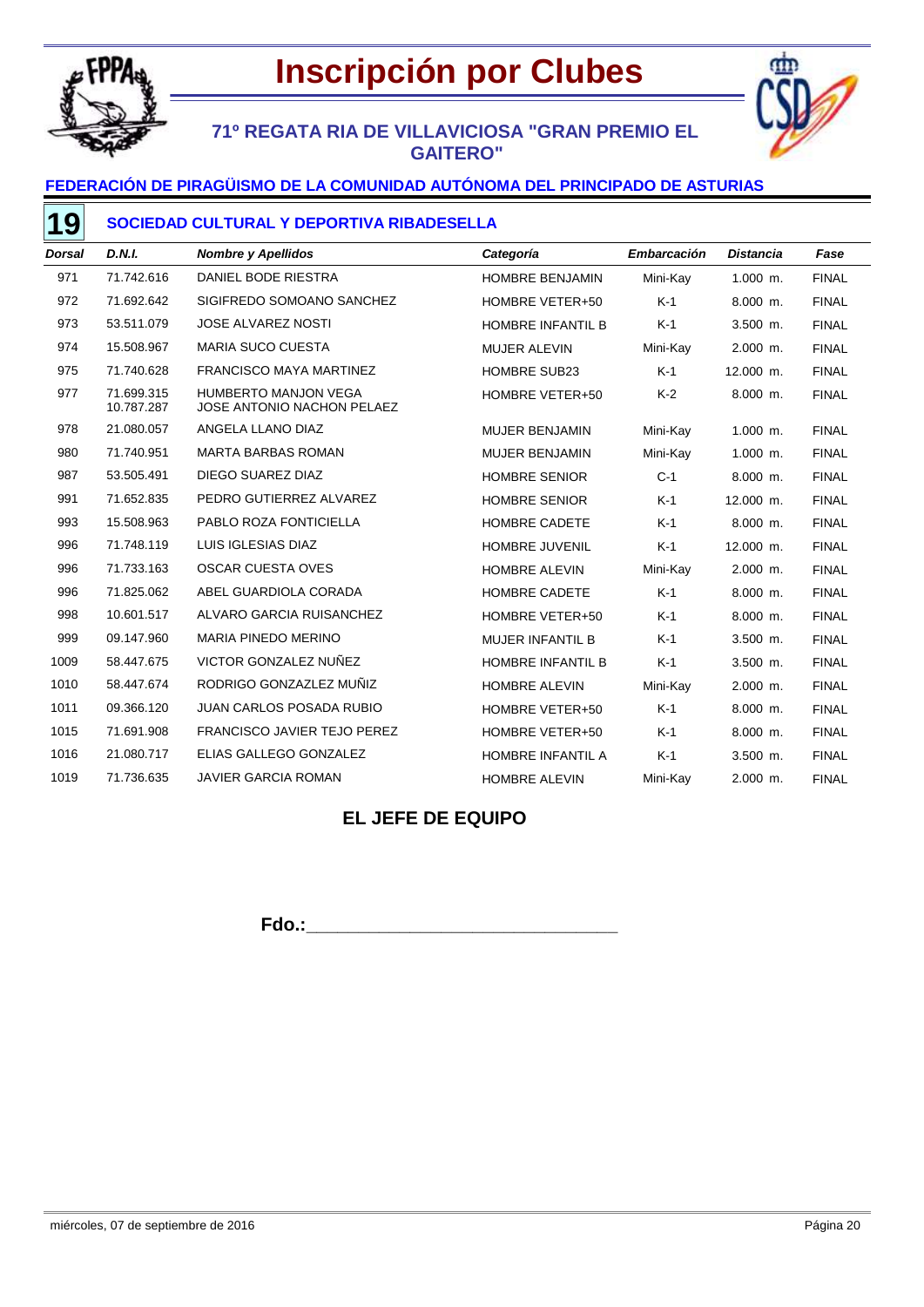



### **71º REGATA RIA DE VILLAVICIOSA "GRAN PREMIO EL GAITERO"**

### **FEDERACIÓN DE PIRAGÜISMO DE LA COMUNIDAD AUTÓNOMA DEL PRINCIPADO DE ASTURIAS**

#### **PIRAGUISMO MALIAYO 20**

| Dorsal | D.N.I.                   | Nombre y Apellidos                                     | Categoría        | Embarcación | Distancia  | Fase         |
|--------|--------------------------|--------------------------------------------------------|------------------|-------------|------------|--------------|
| 1207   | 10.846.192<br>10.848.186 | JOSE LUIS CUETO FERNANDEZ<br>CANDIDO CAMBIELLA ACEVEDO | HOMBRE VETER+50  | $K-2$       | $8.000$ m. | <b>FINAL</b> |
| 1211   | 53.512.971               | CRISTINA TELEÑA ALONSO                                 | MUJER INFANTIL B | $K-1$       | $3.500$ m. | <b>FINAL</b> |

## **EL JEFE DE EQUIPO**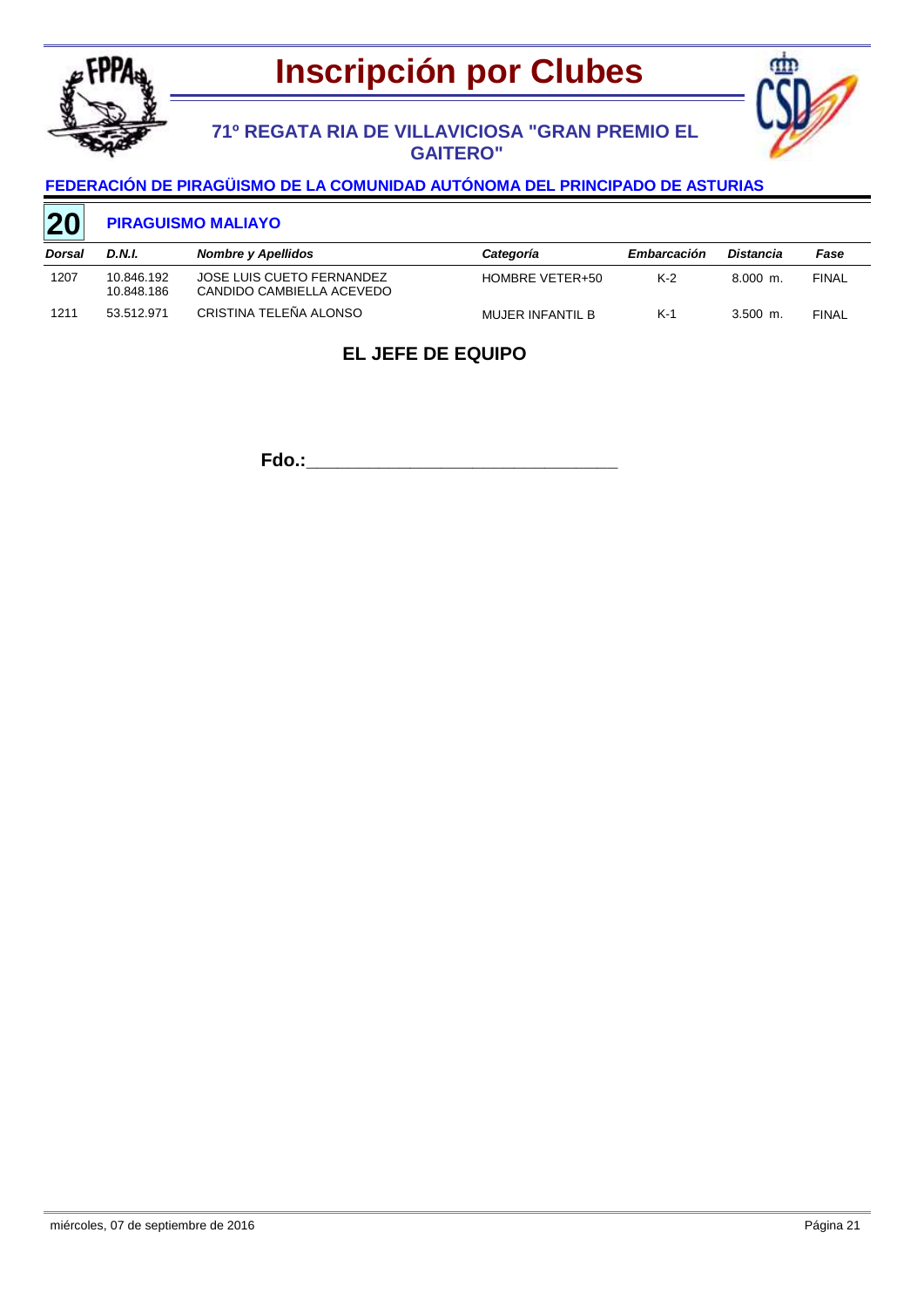

## **71º REGATA RIA DE VILLAVICIOSA "GRAN PREMIO EL GAITERO"**



# **FEDERACIÓN DE PIRAGÜISMO DE LA COMUNIDAD AUTÓNOMA DEL PRINCIPADO DE ASTURIAS**

| $\sqrt{21}$ | A.D. PIRAGUISMO SANTANDER BODEGAS MAZON |                        |                 |             |           |       |  |  |
|-------------|-----------------------------------------|------------------------|-----------------|-------------|-----------|-------|--|--|
| Dorsal      | D.N.I.                                  | Nombre y Apellidos     | Categoría       | Embarcación | Distancia | Fase  |  |  |
|             | 20.199.911                              | MIGUEL GARCIA GONZALEZ | HOMBRE VETER-50 | $K-1$       | 12.000 m. | FINAL |  |  |

## **EL JEFE DE EQUIPO**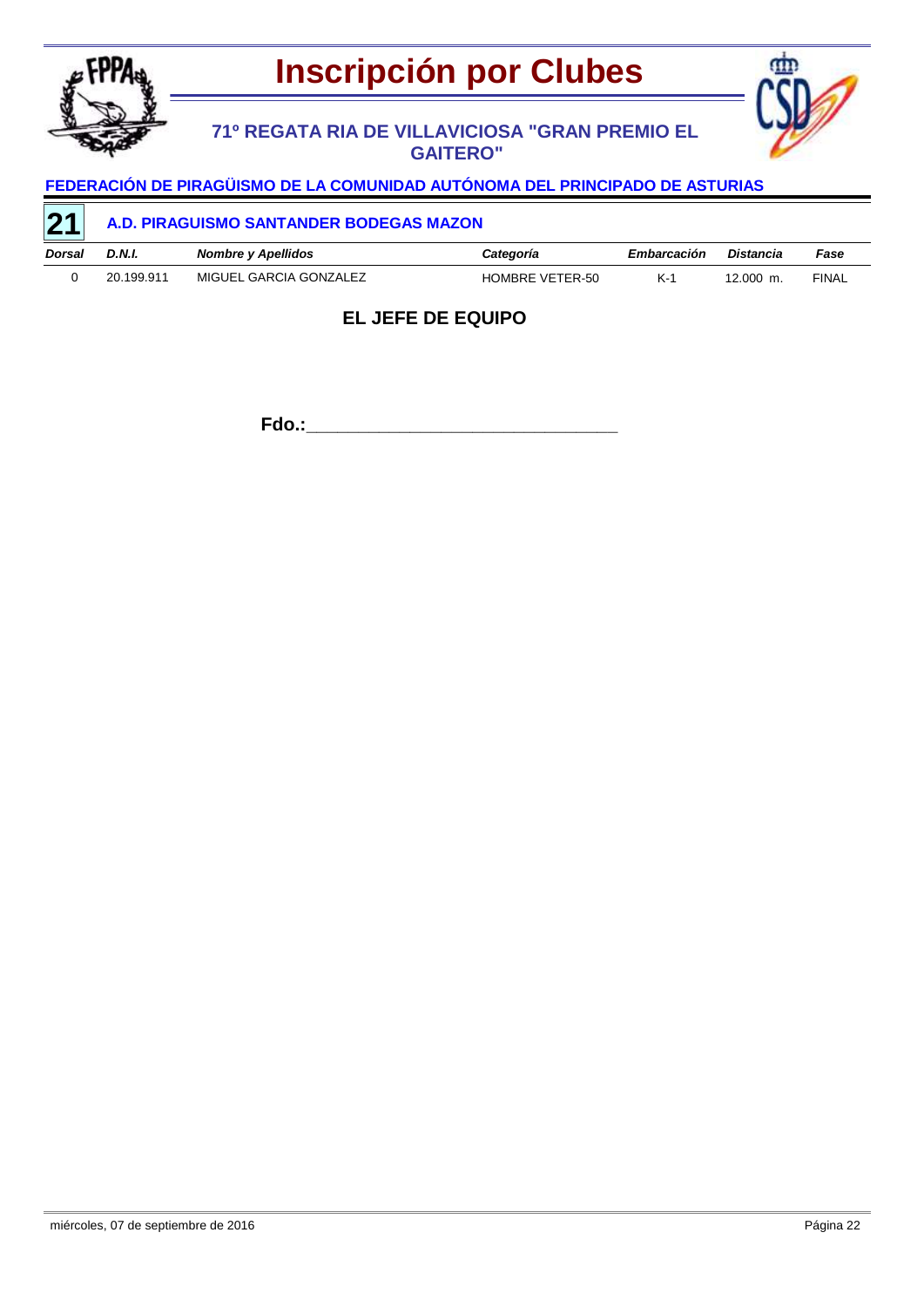



## **71º REGATA RIA DE VILLAVICIOSA "GRAN PREMIO EL GAITERO"**

### **FEDERACIÓN DE PIRAGÜISMO DE LA COMUNIDAD AUTÓNOMA DEL PRINCIPADO DE ASTURIAS**

### **PIRAGUAS VILLAVICIOSA - EL GAITERO**

| Dorsal | D.N.I.                   | <b>Nombre y Apellidos</b>                                   | Categoría               | <b>Embarcación</b> | Distancia  | Fase         |
|--------|--------------------------|-------------------------------------------------------------|-------------------------|--------------------|------------|--------------|
| 696    | 53.511.549               | AARON CAPELLAN FERNANDEZ                                    | HOMBRE INFANTIL A       | $K-1$              | $3.500$ m. | <b>FINAL</b> |
| 698    | 58.447.520               | DAVID ECHEVARRIA GARCIA                                     | HOMBRE INFANTIL A       | K-1                | $3.500$ m. | <b>FINAL</b> |
| 699    | 10.786.806               | <b>JOSE CUETO FERNANDEZ</b>                                 | HOMBRE VETER+50         | K-1                | 8.000 m.   | <b>FINAL</b> |
| 700    | 71.786.278               | MARCOS ALVAREZ FERNANDEZ                                    | HOMBRE INFANTIL A       | K-1                | $3.500$ m. | <b>FINAL</b> |
| 701    | 53.513.217               | BORJA FERNANDEZ VALLIN                                      | HOMBRE INFANTIL A       | K-1                | $3.500$ m. | <b>FINAL</b> |
| 702    | 10.891.689               | MIGUEL FERNANDEZ SUAREZ                                     | <b>HOMBRE BENJAMIN</b>  | Mini-Kay           | $1.000$ m. | <b>FINAL</b> |
| 703    | 10.835.879<br>10.835.218 | ALEJANDRO VALLINA COLLADO<br><b>JESUS ANGEL GARCIA MAZA</b> | HOMBRE VETER+50         | $K-2$              | 8.000 m.   | <b>FINAL</b> |
| 704    | 15.508.203               | DANIEL GARCIA NORIEGA                                       | <b>HOMBRE BENJAMIN</b>  | Mini-Kay           | $1.000$ m. | <b>FINAL</b> |
| 705    | 53.514.229               | PABLO AMIEVA GONZALEZ                                       | <b>HOMBRE ALEVIN</b>    | Mini-Kay           | 2.000 m.   | <b>FINAL</b> |
| 706    | 53.511.356               | PEDRO VARAS MARTINEZ                                        | <b>HOMBRE ALEVIN</b>    | Mini-Kay           | $2.000$ m. | <b>FINAL</b> |
| 707    | 10.883.623<br>52.617.290 | MIGUEL PEDRAYES CUESTA<br><b>FABIAN GARCIA GARCIA</b>       | <b>HOMBRE VETER-50</b>  | K-2                | 12.000 m.  | <b>FINAL</b> |
| 708    | 58.430.692               | AITOR ALVAREZ FERNANDEZ                                     | <b>HOMBRE ALEVIN</b>    | Mini-Kay           | $2.000$ m. | <b>FINAL</b> |
| 710    | 53.511.964               | DAVID OLIVARES ALONSO                                       | <b>HOMBRE BENJAMIN</b>  | Mini-Kay           | $1.000$ m. | <b>FINAL</b> |
| 714    | 53.511.417               | PEDRO GARCIA PANDO                                          | <b>HOMBRE BENJAMIN</b>  | Mini-Kay           | $1.000$ m. | <b>FINAL</b> |
| 716    | 58.447.214               | PAULA CADAVEDA PERUYERA                                     | <b>MUJER INFANTIL A</b> | $K-1$              | $3.500$ m. | <b>FINAL</b> |
| 717    | 53.514.699               | LARA FERNANDEZ VALLIN                                       | <b>MUJER ALEVIN</b>     | Mini-Kay           | $2.000$ m. | <b>FINAL</b> |
| 721    | 52.615.692               | ALBERTO MARGOLLES BARROS                                    | <b>MUJER SENIOR</b>     | $K-1$              | 8.000 m.   | <b>FINAL</b> |
| 723    | 58.447.215               | VICTOR CADAVEDA PERUYERA                                    | <b>HOMBRE BENJAMIN</b>  | Mini-Kay           | $1.000$ m. | <b>FINAL</b> |
| 725    | 76.957.080<br>52.615.692 | JOSE MANUEL OBAYA GONZALEZ<br>ALBERTO MARGOLLES BARROS      | HOMBRE VETER-50         | K-2                | 12.000 m.  | <b>FINAL</b> |
| 726    | 09.444.696<br>58.433.261 | EFREN RIESTRA CAÑAL<br><b>JUAN SERRANO PRIETO</b>           | <b>HOMBRE SENIOR</b>    | K-2                | 12.000 m.  | <b>FINAL</b> |
| 728    | 15.507.702               | SANTIAGO GARCIA NORIEGA                                     | <b>HOMBRE ALEVIN</b>    | Mini-Kay           | 2.000 m.   | <b>FINAL</b> |
| 730    | 15.507.757               | ALFONSO PALACIO ESTRADA                                     | <b>HOMBRE SENIOR</b>    | K-1                | 12.000 m.  | <b>FINAL</b> |
| 731    | 15.507.334               | DANIEL PEDRAYES CANAL                                       | <b>HOMBRE SUB23</b>     | K-1                | 12.000 m.  | <b>FINAL</b> |
| 732    | 58.428.804               | PABLO SOLARES HEVIA                                         | <b>HOMBRE SUB23</b>     | K-1                | 12.000 m.  | <b>FINAL</b> |
| 733    | 70.081.354               | <b>RUBEN DIAZ GARCIA</b>                                    | <b>HOMBRE SUB23</b>     | K-1                | 12.000 m.  | <b>FINAL</b> |
| 734    | 53.510.851               | ALEJANDRO VALLINA ABARIA                                    | <b>HOMBRE SUB23</b>     | K-1                | 12.000 m.  | <b>FINAL</b> |
| 735    | 53.774.538               | HUGO MIRANDA SANCHEZ                                        | <b>HOMBRE SUB23</b>     | K-1                | 12.000 m.  | <b>FINAL</b> |
| 736    | 71.786.837               | CRISTOBAL CUESTA COLLADA                                    | HOMBRE JUVENIL          | $K-1$              | 12.000 m.  | <b>FINAL</b> |
| 737    | 53.508.958               | NORA REY RODRIGUEZ                                          | <b>MUJER JUVENIL</b>    | $K-1$              | $8.000$ m. | <b>FINAL</b> |
| 738    | 53.511.963               | CARMEN OLIVAREZ ALONSO                                      | MUJER JUVENIL           | $K-1$              | $8.000$ m. | <b>FINAL</b> |
| 739    | 71.744.705               | <b>JULIA ESTRADA MARTINEZ</b>                               | <b>MUJER CADETE</b>     | $K-1$              | $8.000$ m. | <b>FINAL</b> |
| 740    | 71.786.279               | DIEGO ALVAREZ FERNANDEZ                                     | HOMBRE CADETE           | $K-1$              | 8.000 m.   | <b>FINAL</b> |
| 741    | 53.511.019               | <b>SERGIO RIESGO GARCIA</b>                                 | HOMBRE CADETE           | $K-1$              | $8.000$ m. | <b>FINAL</b> |
| 742    | 58.433.262<br>15.508.294 | MIGUEL SERRANO PRIETO<br>MARCOS ESTRADA ANDRADE             | HOMBRE CADETE           | K-2                | $8.000$ m. | <b>FINAL</b> |
| 743    | 15.506.281               | RUBEN RODRIGUEZ GIL                                         | HOMBRE CADETE           | $K-1$              | 8.000 m.   | <b>FINAL</b> |
| 744    | 71.744.704<br>15.508.293 | PABLO ESTRADA MARTINEZ<br>LUCAS ESTRADA ANDRADE             | <b>HOMBRE CADETE</b>    | $K-2$              | 8.000 m.   | <b>FINAL</b> |
| 757    | 53.514.231               | HUGO AMIEVA GONZALEZ                                        | HOMBRE PREBENJA         | Mini-Kay           | $1.000$ m. | <b>FINAL</b> |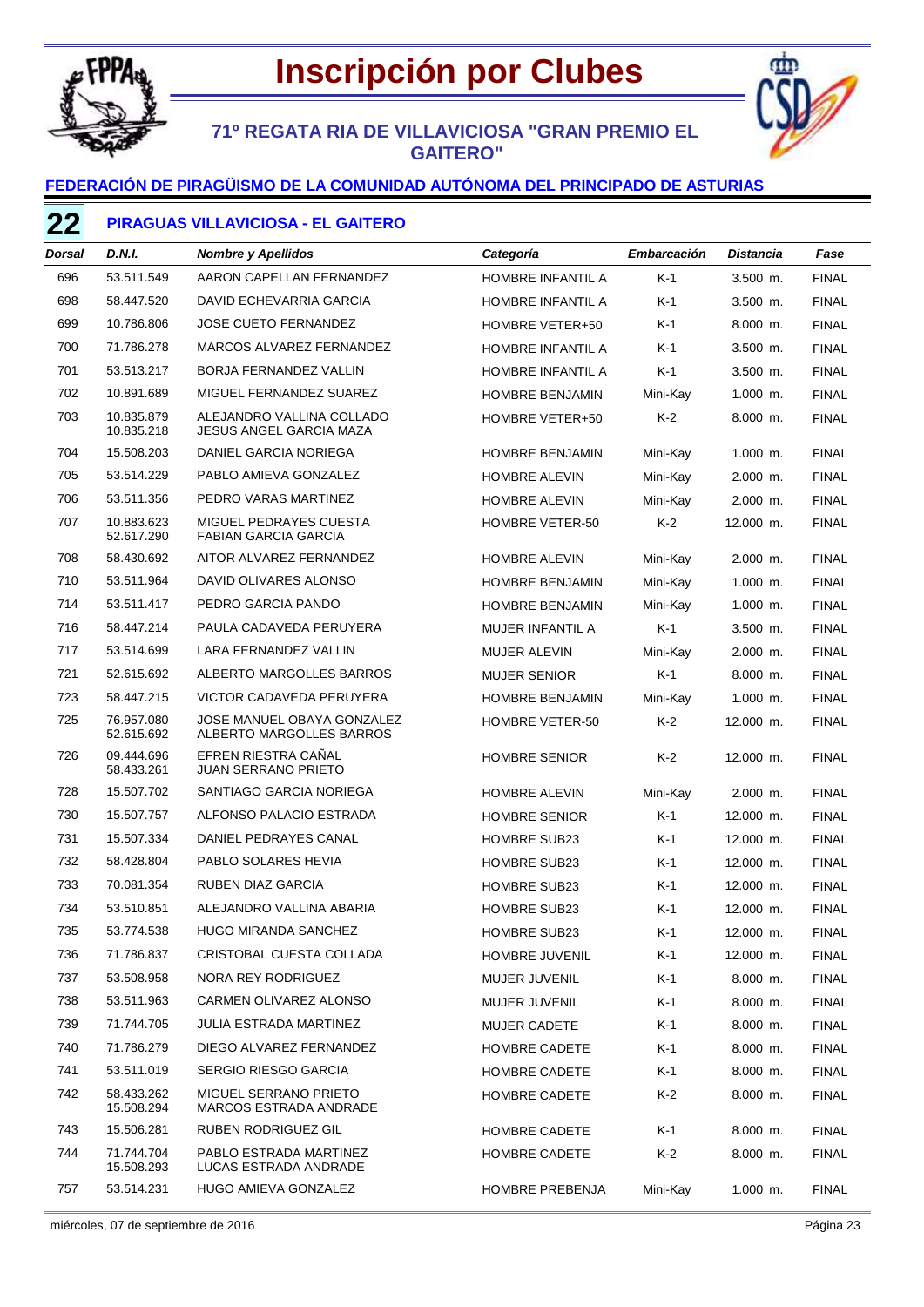



### **71º REGATA RIA DE VILLAVICIOSA "GRAN PREMIO EL GAITERO"**

| 760 | 10.984.690 | DIEGO FERNANDEZ SUAREZ               | <b>HOMBRE PREBENJA</b>   | Mini-Kay | $1.000$ m. | <b>FINAL</b> |
|-----|------------|--------------------------------------|--------------------------|----------|------------|--------------|
| 761 | 09.399.497 | NARANCO SANCHEZ BEDRIÑANA            | <b>MUJER BENJAMIN</b>    | Mini-Kay | $1.000$ m. | <b>FINAL</b> |
| 763 | 53.512.115 | MANUEL MARGOLLES ALVAREZ             | <b>HOMBRE PREBENJA</b>   | Mini-Kay | $1.000$ m. | <b>FINAL</b> |
| 764 | 72.191.139 | RAUL ROZA MORENO                     | <b>HOMBRE BENJAMIN</b>   | Mini-Kay | $1.000$ m. | <b>FINAL</b> |
| 765 | 06.010.596 | M <sup>a</sup> AMPARO IRAIZOZ MORAGO | <b>MUJER INFANTIL B</b>  | $K-1$    | $3.500$ m. | <b>FINAL</b> |
| 766 | 06.010.587 | CLAUDIA IRAIZOZ MORAGO               | MUJER INFANTIL B         | $K-1$    | $3.500$ m. | <b>FINAL</b> |
| 777 | 71.828.418 | PAULA LOPEZ MIERES                   | <b>MUJER BENJAMIN</b>    | Mini-Kay | $1.000$ m. | <b>FINAL</b> |
| 790 | 54.605.633 | <b>JORGE GARCIA RODRIGUEZ</b>        | <b>HOMBRE INFANTIL B</b> | $K-1$    | $3.500$ m. | <b>FINAL</b> |

## **EL JEFE DE EQUIPO**